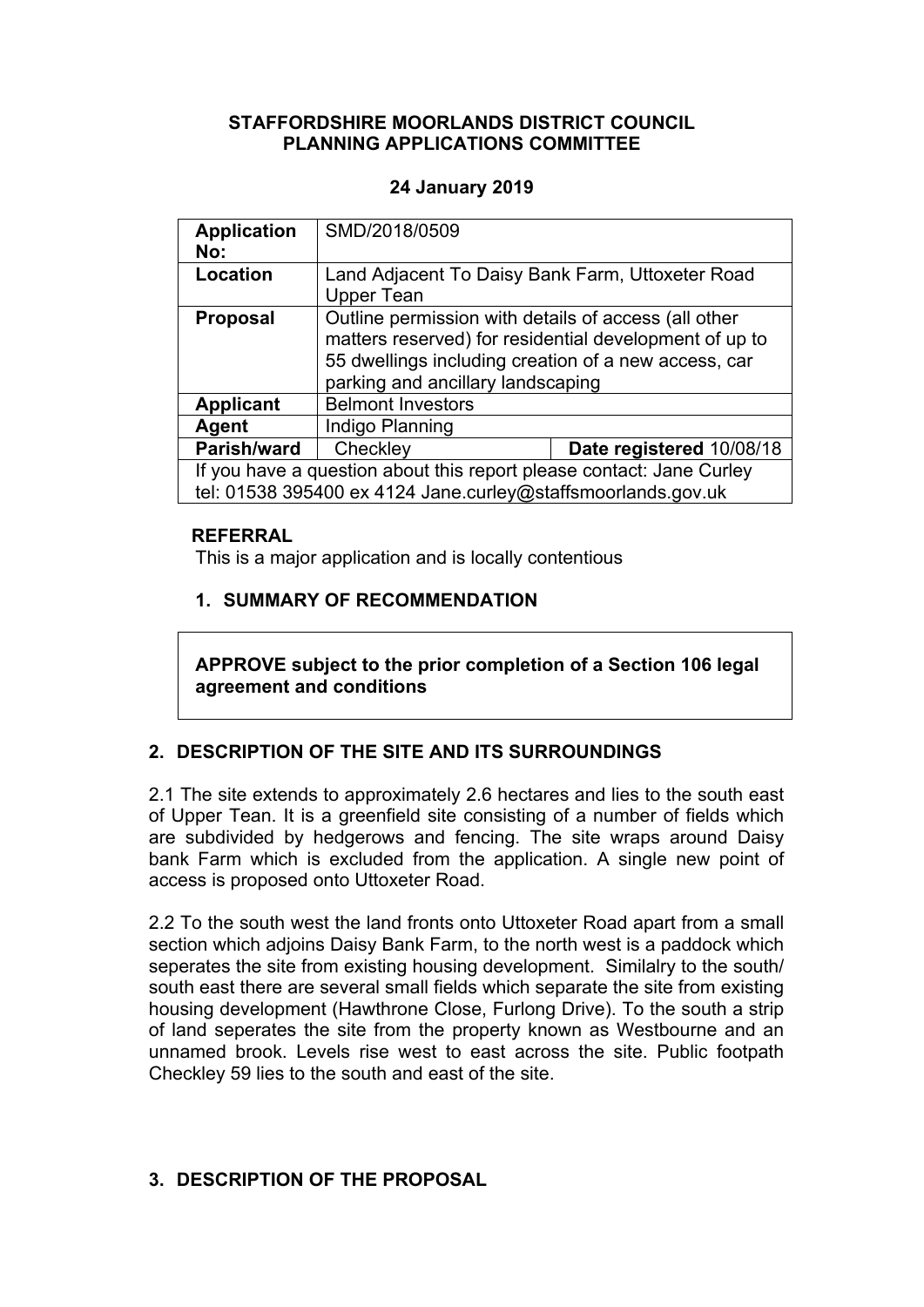3.1 This is an outline application seeking consent for up to 55 dwellings. Approval of access is also sought at this stage; all other matters are reserved for subsequent approval. An Indicative plan is provided which shows a development of 55 dwellings. A Parameters Plan is also submitted for approval. This shows a single point of access off Uttoxeter Road, a 5 metre landscape buffer to the south eastern and north western boundaries and a 6m wide landscape buffer to the southern boundary. Areas of open space/strategic landscaping are also denoted along the Uttoxeter Road frontage.

3.2 The application includes a Planning Statement, Design and Access Statement, Flood Risk Assessmentand Drainage Report, Transport Statement, Extended Phase 1 habitat Survey, Tree survey report, Landscape and Visual Impact assessment, Minerals report, Ground report, Affordable housing report and Heads of Terms for a legal agreement. Members are advised to consider all of these documents prior to the meeting.

3.3 The applicant sought pre application advice from the Council PAD/2018/0006. The proposal tabled was for circa 76 dwellings.

### **4. RELEVANT PLANNING HISTORY**

None of note

## **5.PLANNING POLICIES RELEVANT TO THE DECISION**

5.1 The Development Plan comprises of:

Saved Local Plan Proposals Map / Settlement Boundaries (adopted 1998).

Core Strategy Development Plan Document (adopted March 2014)

#### Staffordshire Moorlands Local Plan (1998)

5.2 Development boundaries within the 1998 Adopted Local Plan are still in force until such time as they are reviewed and adopted through the site allocations process. Following consultation last year a Preferred Options Site Allocation DPD is currently out for consultation.

Adopted Staffordshire Moorlands Core Strategy DPD (26th March 2014)

5.3 The following Core Strategy policies are relevant to the application:- SS1 Development Principles SS1a Presumption in Favour of Sustainable Development SD1 Sustainable Use of Resources SD3 Carbon-saving Measures in Development SD4 Pollution and Flood Risk SS6C Rural area strategy DC1 Design Considerations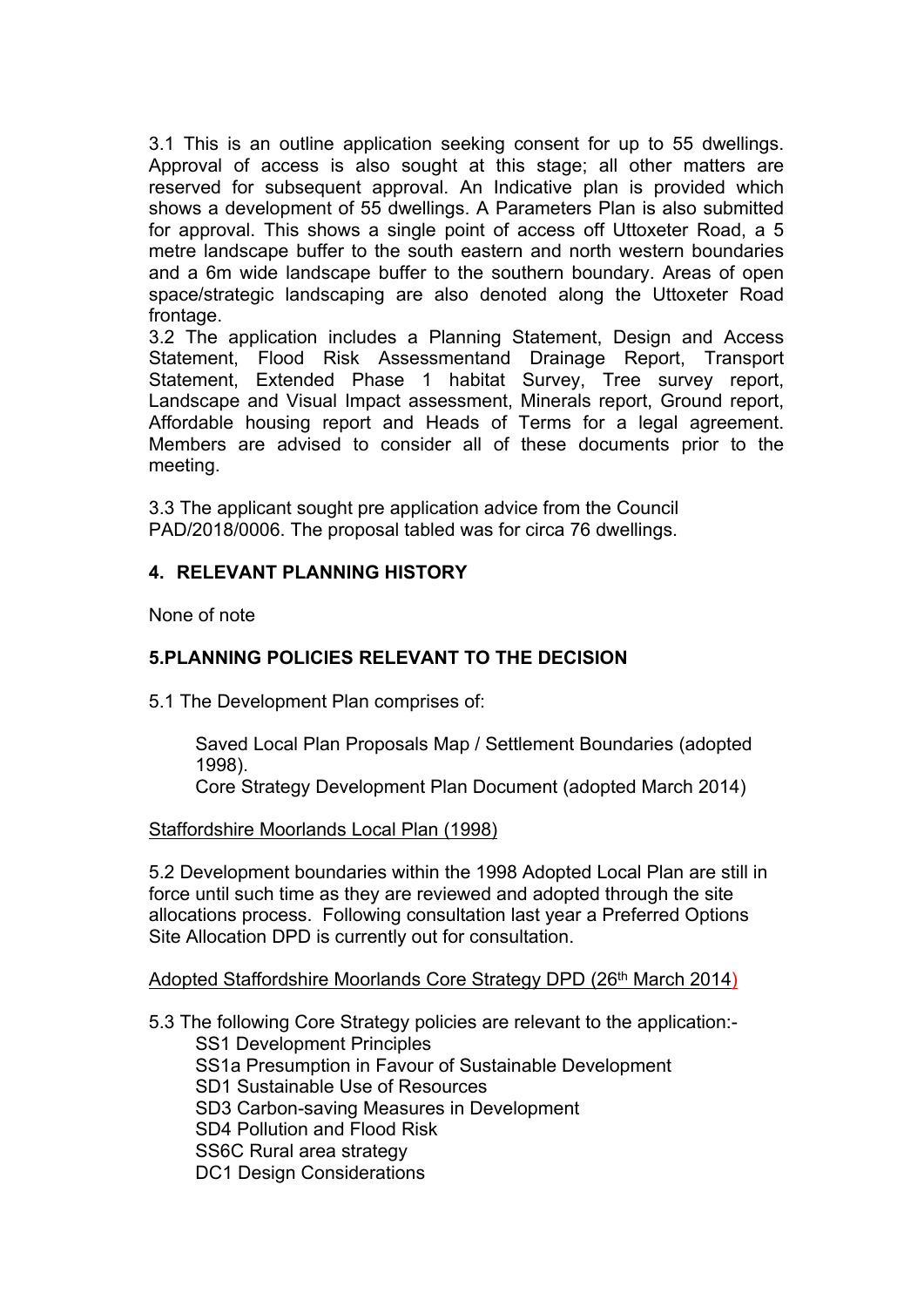DC3 Landscape and Settlement Setting C1 Creating Sustainable Communities NE1 Biodiversity and Geological Resources T1 Development and Sustainable Transport T2 Other Sustainable Transport Measures

#### Local Plan process

5.4 The Council agreed to publish the Local Plan Submission Version for representations in February 2018. At this point, the Council agreed that the Local Plan was "sound". Formal representations were then invited from residents, businesses and other stakeholders to provide them with the opportunity to support or challenge the soundness or legal compliance of the Local Plan. This stage in the process followed three previous public consultations since 2015 which had informed the preparation of the Local Plan alongside a comprehensive evidence base.

In June 2018, the Council subsequently agreed to submit the Local Plan Submission Version to the Secretary of State for examination. An examination in public has recently been held in order to determine whether the Local Plan is sound and legally compliant. Subject to the findings of the appointed inspector, the Local Plan is expected to be adopted in the Spring of 2019. At this point, it will supersede the adopted Core Strategy and become part of the statutory development plan for the District.

In this context, the Council's position on the weight to be given to the policies contained in the Local Plan Submission Version in terms of the three criteria set out in Paragraph 48 of the NPPF is as follows:

- The stage of preparation the Local Plan is now at an advanced stage of preparation as the Council has submitted the plan and the examination in public has now taken place
- The extent to which there are unresolved objections to relevant policies – this varies depending on the policy in question. The Officer Comments section of this report identifies the level of outstanding objections to each policy and recommends the amount of weight to be given to them at this stage in the process
- The degree of consistency of policies with the NPPF given that the Council has submitted a Local Plan that it considers to be sound, all policies are deemed to be consistent with the NPPF.

#### Emerging Policies

The following policies are considered to be relevant to this application:

Policy SS1 Development Principles Policy 1a Presumption in favour of sustainable development Policy SS2 Settlement hierarchy Policy SS8 Larger Villages Strategy Policy H1 New Housing Development SS2 Settlement Hierarchy SD 1 Sustainable use of resources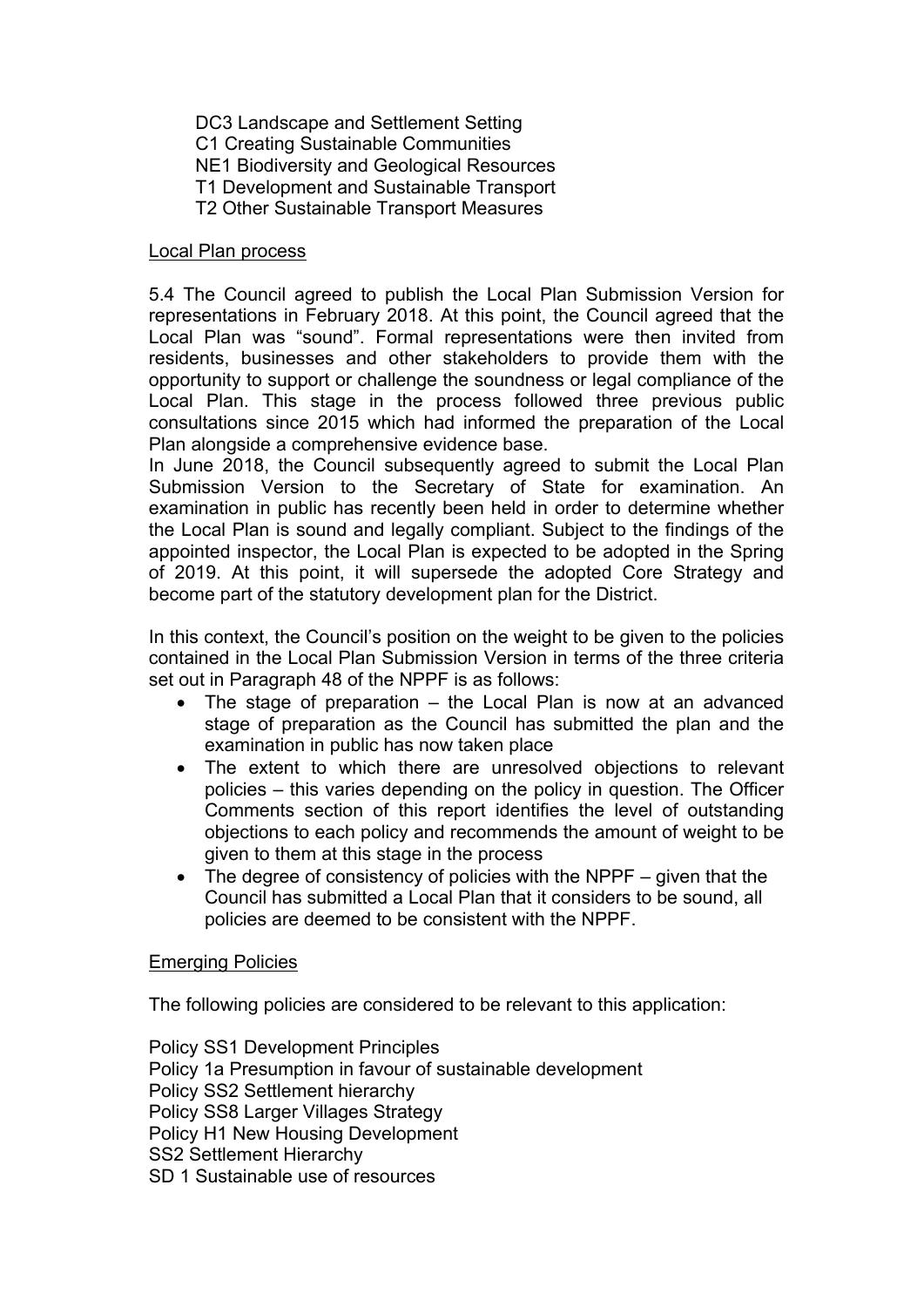- SD 4 Pollution and water quality
- SD 5 Flood Risk
- H1 New Housing Development
- H3 Affordable housing
- DC1 Design Considerations
- DC3 Landscape and settlement setting
- C1 Creating sustainable communities
- C2 Sport, recreation and open space
- NE 1 Biodiversity
- NE 2 Trees, woodland and hedgerows
- T1 Development and sustainable transport

### National Planning Policy NPPF

### National Planning Policy Guidance

## **6. CONSULTATIONS CARRIED OUT**

- 6.1 A Site Notice has been displayed and nearby residents notified by letter.
- 6.2 98 letters of objection received raising the following issues:-
	- Access would be hazardous and extra cars would lead to pollution and congestion
	- Concern over existing sewage system. In times of heavy rain it leads to sewage overflowing at the junction of High Street and Hollington Road
	- The existing footpath along the A 522 is in a poor state of repair and poorly lit at night
	- The road is already overburdened with traffic including JCB / Quarry traffic to the

extent that the road is dangerous to cross and pull out onto and perhaps unsurprisingly there have been several road traffic accidents. The pavements are inadequate / non-existent in places and it is dangerous for all road users especially pedestrians and cyclists. It is treacherous for anyone with young children

- Infrastructure is not available. This will burden existing facilites.
- 55 houses will swamp Upper Tean.
- High flood risk. It is a flood plain
- Alter the character of this part of the vilage by replacing quiet countryside with a large housing estate.
- Not identified in the Submission Local Plan as a site or the Neighbourhood Plan after extensive consultations and years of work.
- New access will open up views of the site. It requires a long length of hedgerow to eb removed
- Loss of view from existing properties
- Site is rich in wildlife
- This is a greenfield site outside the Development boundary
- Will merge Upper and Lower Tean
- Contrary to SS6 of Local Plan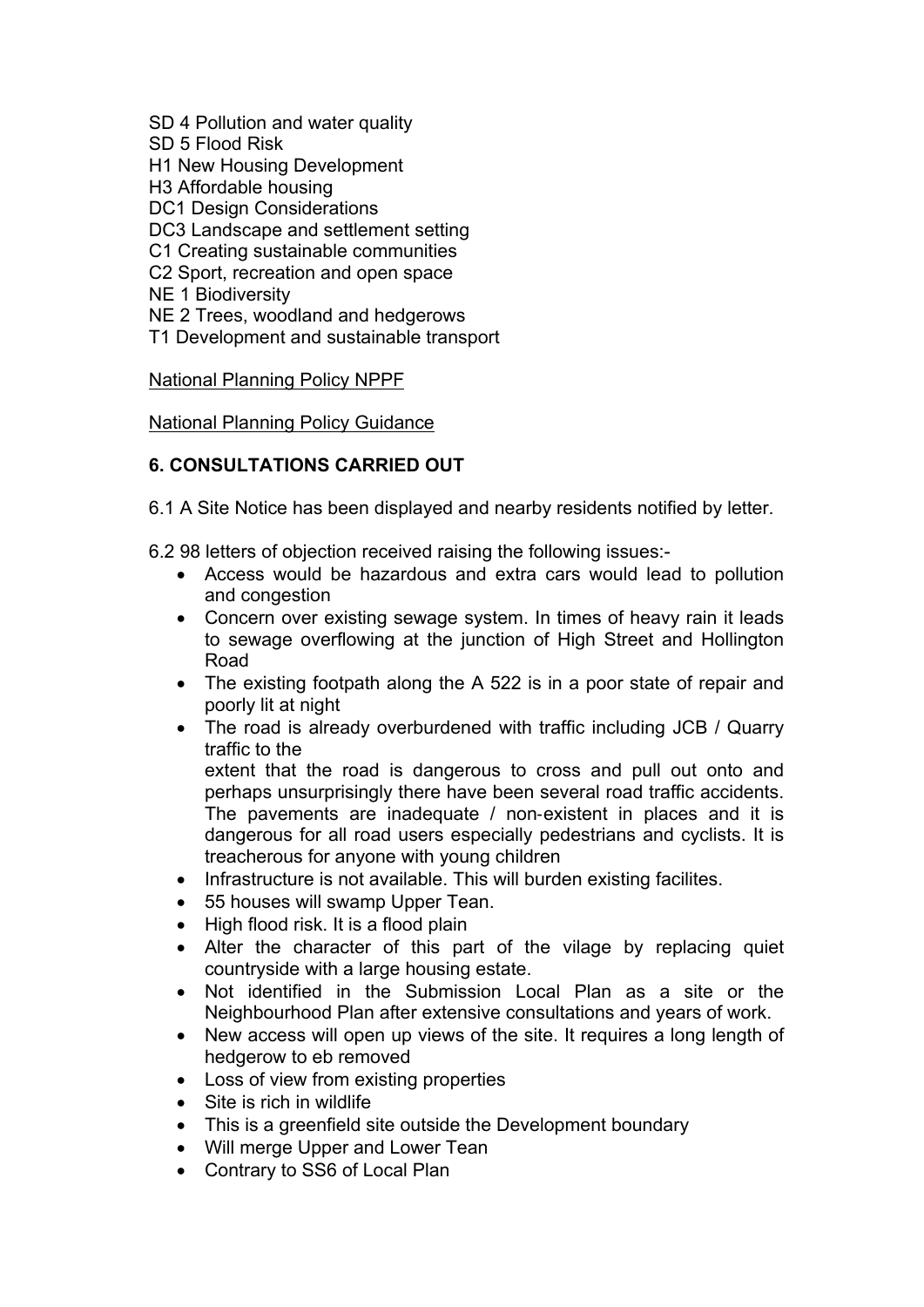- Landscpae and Visual Appraisal is misleading
- Lack of public consultation by the Council
- There are other sites in the village that have been given planning permisions recently
- The high street is often impassable with JCB workers and lorries, JCB High-school traffic and coaches using the village as a drop off and pick up point, lorries to and from the quarries every few minutes
- Upper tean has had its quota of housing and doesn't need any more
- Existing pond close by attracts frogs, greate crested newts and smaller smooth newts
- Lack of public open space and play areas
- Should be building on brownfield land
- Inadequate infrastructure support for the development
- The reltionship with the rest of the village is not cohesive. It design does not integrate well.
- It is all about profit not what the local community want
- In the Neighourhoold Plan this is a 'protected view. It is not a green light site under the Plans site selection criteria
- The village is gridlocked every morning with traffic

6.3 3 Letters of support raising the following issues:-

- There are few opportunities for new housing in the local area and very little development has taken place in recent years.
- Local shops and services need additional people with available expenditure to support them
- New housing is desperately needed all over the country most people agree BUT "not in their village/town
- Tean needs new blood if the village is to thrive.
- Excellent that we are providing new housing for the area. Many people complain that the villages are dying and lack facilities but we need more housing to bring in more people.

### **Checkley Parish Council**

 6.4 Strongly object to this opportunist planning application for the follow reasons:

- 1. Residents have worked extremely hard alongside Checkley Parish Council to produce the emerging neighbourhood plan. This is our key document for setting out the future of our village in terms of housing sites and numbers. The Site Selection Criteria would "red light" this proposed development due to the number of dwellings (too many and therefore inappropriate).
- 2. The proposed site is not a SMDC preferred site and therefore there should be evidence within SMDC offering an explanation, which should form part of SMDC's consideration of this greenfield site application.
- 3. The projected need for dwellings up to 2030 (based on SMDC's own calculations) is already achieved by dwellings already constructed since 2012, approvals in place and approvals pending. Any further dwellings would significantly over provide for our village against SMDC's projected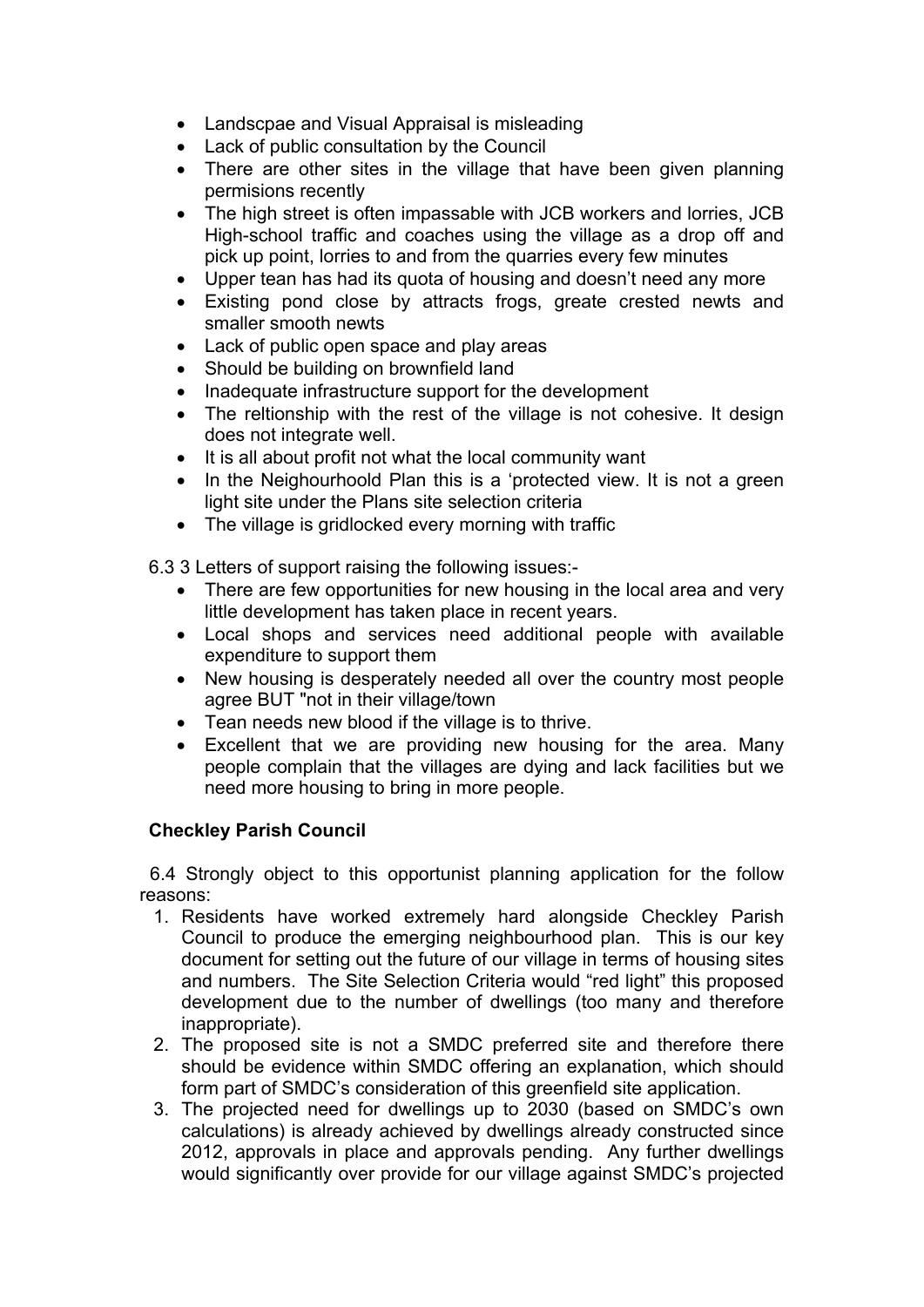need. Or are SMDC expecting Checkley Parish to absorb the requirements of other parishes within Staffordshire Moorlands?

- 4. The proposal does not appear to conform to the SMDC's own Core Strategy (page 94) which refers to "maintaining character and avoiding over-development." Surely additional dwellings to those projected will be unsustainable with local services, including GP practises and schools coming under unsustainable pressure.
- 5. This application suggests that the site has no important habitants or biodiversity. However, local knowledge has pointed out that this area houses a diverse bird population including buzzards and barn owls along with multiple species of bat. This development will undoubtedly have a harmful impact on the wildlife and flora that exist in this locality along with its supporting ecology.
- 6. This development will have a vast negative visual impact on the landscape. The view across the proposed site looking towards the A50 would be one of our villages protected views in the Neighbourhood Plan. If anyone's view of the surrounding hills that define our village scene are affected by this development, it would not be a green light site under the Neighbourhood Plan site selection criteria.
- 7. In general, the National Planning Policy Framework has moved significantly towards a local driven agenda, the pending Local Plan and our Neighbourhood Plan form key element in achieving a locally driven agenda.
- 8. Surface water that currently soaks into the existing field will potentially run-off across the A522 to an already known flood zone, increasing the risk of flooding to existing properties. Concerns have also been raised regarding how the current foul water drainage system will cope with the addition sewerage joining the main sewer which is already at maximum capacity.
- 9. The Parish Council would also like it drawing to your attention that the footpath along this stretch of road is dangerous due to an uneven surface and often over-grown hedges and verges, causing pedestrians to walk on a very busy road. The additional 50-100 road users as a result of this development will also exacerbate this situation.

### **Trees and Woodland Officer**

6.5 No objection on tree loss and tree protection grounds. Advises that overall loss of existing trees and hedgerow is minimal, with no adverse impact on retained trees and hedgerows (forming the large majority of existing stock) assuming provision of suitable temporary tree protection measures during construction, which could be readily conditioned.

6.6 The application's supporting information includes an assessment of the potential landscape impacts of the proposed scheme, and the potential visual impacts on a selection of short range/adjacent and longer range representative viewpoints in the surrounding area (LVA). The landscape character of the site itself is not considered to be of particularly noteworthy quality, and therefore the landscape impact arising from the proposed development would not be major. Within the development, indicative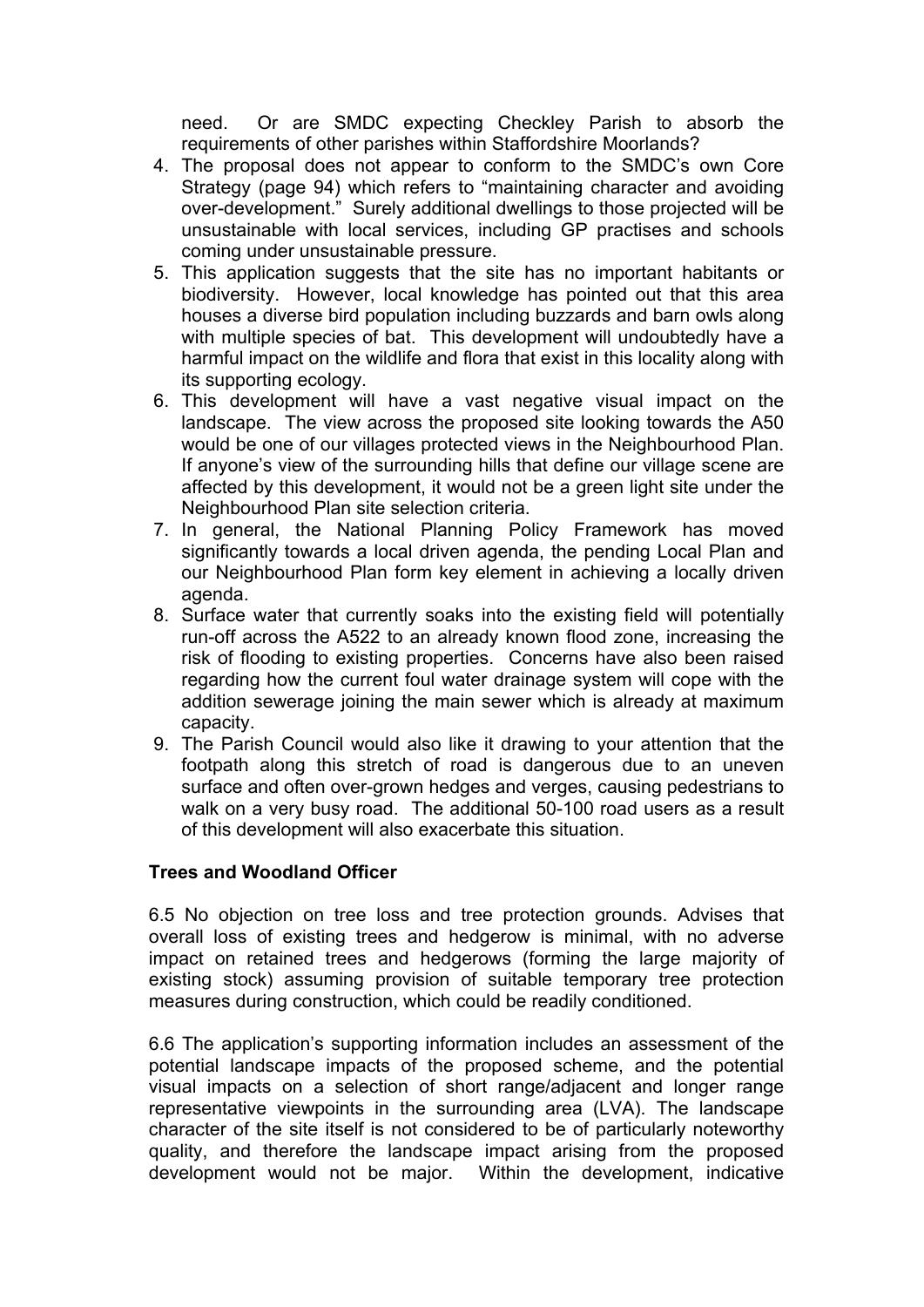landscaping is likely to comprise only typical on-plot small ornamental trees and small blocks of shrubs where space exists, and this is probably all that could be realistically achieved in a layout of the type indicated with no incidental open space within the main development area. The boundary planting along Uttoxeter Road, rear of Plots 25 – 34, and along the northwest and north-east sides of the site represents the opportunity to provide substantial structural landscaping which should contribute to reducing/mitigating for visual impact. Such planting therefore would need to be carefully planned and specified, with suitable provision made for not only for short term establishment maintenance but also long term retention and ownership/management responsibility.

## **Ecology Officer**

6.7 No objection subject to conditions to secure a Construction Environmental Managemnt Plan and Ecological Managemetn Plan in the interests of safeguaring protected species and securing biodiversity enhancement. Advises that an extended Phase I Habiat survey by Rachel Hacking Ecology dated September 2017 accompanies the application. The survey did not identify any protected or priority species or habitats. No additional surveys for habitats or species were advocated. Habitats were classed as local importance only. The most important habitat on site were species poor hedgerows. The potential to enhance and create hedgerow habitats with associated grassland buffer strips was highlighted. Appropriate enhancement of linear habitat features would lead to a net gain in biodiversity. Boundaries of the site offer the potential to create species rich hedgerows especially on the eastern boundary of the site. A suggested species mix reflecting local hedges would be 10% Hazel -*Corylus avellana*, 70% Hawthorn-*Crataegus monogyna,* 5% Holly -*Ilex aquifolium*, 10% - Blackthorn *Prunus spinosa*, 5% Dog Rose -*Rosa canina*. Species selected should reflect site conditions and drainage. Hedge plants should be 40-60cm transplants of locally common native species and of British provenance (preferably local) and should comply to British Standard 3936. Hedgerows should be planted with 6 plants per metre in two staggered rows, about 25cm apart with plants at approximately 45cm in each row. Hedgerow plants should be protected with a hedge guard and secured by a cane or stake. Hedgerows should be bordered by 1-2m wide species rich grassland buffers. Full details including methods of soil preparation, establishment, remedial replacements, weed control should be provided

### **Environmental Health Officer**

6.8 No objection subject to conditions to control noise/disturbance/working practices during construction, secure sound insulation within the dwellings and secure a remediation scheme.

## **Regeneration Officer**

6.9 The proposal for development of 55 new homes at land adjacent to Daisy Bank Farm will provide the following outputs: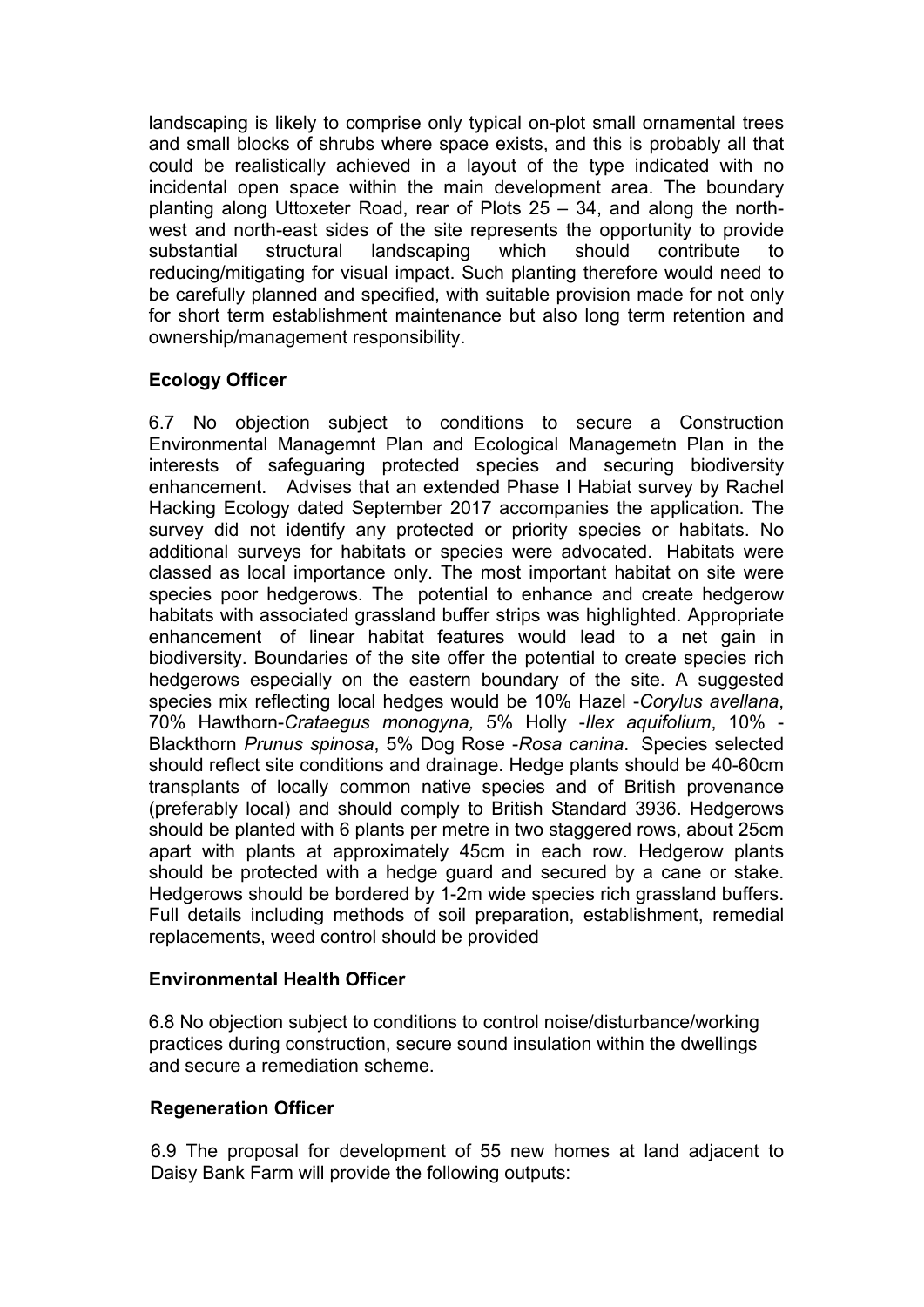- The new householders occupying each new house will spend some of their income locally through shopping and use of local services. National research has identified that 34% of all household expenditure is spent at district level or below. For this development of 55 units this is calculated at £516,340 per year.
- Each new house will generate direct jobs within the construction industry or associated supply chain, of which 25% are likely to be locally based. Indirect Jobs are also generated by local spend in shops and services. This is calculated at an additional local job for every seven new homes. Using these multipliers the development will generate 58 direct jobs and 9 indirect jobs.
- The development will also generate approximately £10,104 council tax for the area per annum.

## **Project Officer**

6.10 Advise that due to the proximity to other open spaces in the area will not be seeking on site facilites and therefore would be seeking off-site contributions towards play and playing pitches. The majority of the play and open space provision in the area is owned and managed by Checkley Parish Council, who are in the process of developing a Neighbourhood Plan which includes the protection and development of open spaces. Without wishing to prejudice the impartiality of the Parish Council, we feel that the off site contributions should be targeted towards upgrading existing play and playing pitch facilities within the vicinity of the proposed development site in Upper Tean. The current formula for calculating these contributions is as follows-Play - £502.65 per bedroom; Playing Pitch - £627.21 per bedroom

## **Local Highway Authority**

6.11 No objection subject to conditions. Comment that the site is close to local amenities and will be accessed directly from the A522 Uttoxeter Road which is an adopted, lit 40mph road. A single point of vehicular access, priority junction, is proposed along with a potential pedestrian link to connect to Uttoxeter Road. This will provide the main connection to the facilities in the village and the local school. Currently there is footway provision on Uttoxeter Road to which the new access will connect. This needs maintaining/widening where necessary to a minimum of at least 2m across the frontage of the site to provide good pedestrian facilities. This may involve removing hedgerow and vegetation, which needs to be maintained in perpetuity. In addition t this, adequate visibility from the new access must be obtained. Considering the speed of the road a visibility splay of at least 2.4m x 120m must be provided based on the General Arrangement drawing no. SK21779-02. This visibility splay must become part of the adopted highway.

6.12 The new access road into the development is proposed to measure 6m wide, with 10m radii and 2m wide footways which is acceptable. Given the potential number of properties (55) proposed the applicant has submitted a Transport Statement, in accordance with DfT guidance, to assess the impact on the adjacent highways. The trip generation has been considered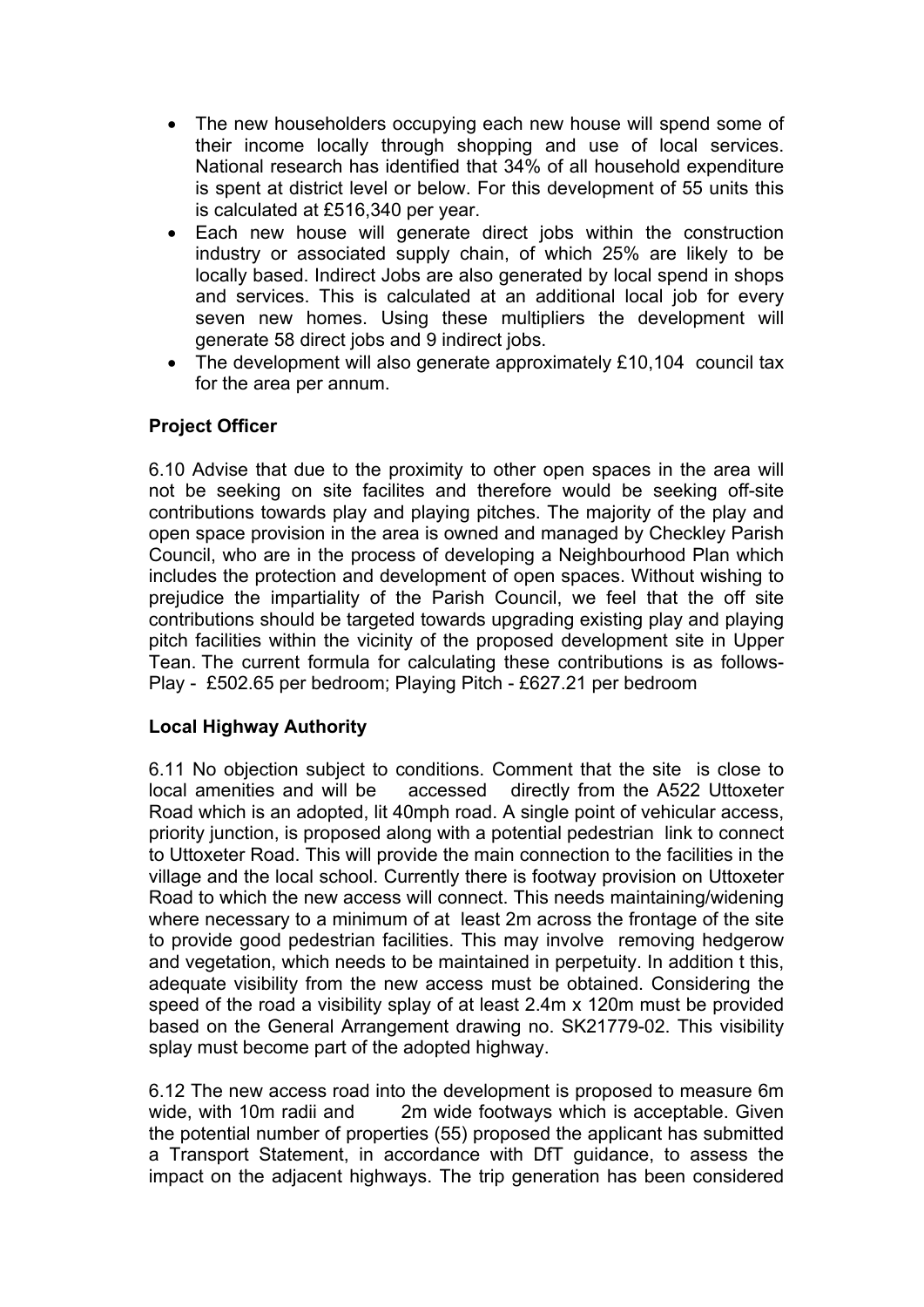for the peak AM and PM hours using the national TRICS database. This concludes that the increase in trips on the local network will be slight and that there will not be a material impact on the highway. In addition, the site is on the edge of the village settlement and will take advantage of being in close proximity to local amenities and schools. There are regular bus services in the area that prospective residents will also be able to use. Overall the site will connect to a main classified road (A522), close to local facilities and will result in a minimal increase on the network in the peak hours. For these reasons, in accordance with NPPF guidance, this proposal is not considered to have a severe impact

## **Local Lead Flood Authority (LLFA)**

6.13 Confirm that the site lies within Flood Zone 1. Intially objected to the application. This was on the the grounds that the submitted documents did not provide a suitable basis for assessment to be made of the flood risks arising from the proposed development. Following further discussions with the applicants consultants and confirmation of Severn Trent Water accepting discharge to sewer, moved to a position of 'No objection' subject to the submission of a detailed Sustainable drainage scheme.

### **SCC Mineral Authority**

6.14 No objection. Advise that the application site falls within a Minerals Safeguarding Area (MSA) for superficial sand and gravel as defined in the Minerals Local Plan for Staffordshire (2015 – 2030). SCC records indicate that there are no allocated, permitted or historic mineral sites near the pplication site A Phase 1 Geo-Environmental Appraisal Report & Mineral Safeguarding Statement was submitted with the application. Paragraph 2.6 of the report/statement states: -

*Based on the geological plans it is considered that the quantity of the minerals underlying the site is likely to be minimal and the proposed residential development would not lead to significant sterilisation of any significant underlying mineral resources and it is believed that there is no justification in this case to require further assessment of the resources affected.*

6.15 Having regard to this assessment SCC advise that it is reasonable to conclude that the proposed development would not lead to the significant sterilisation of important mineral resources. They accept that the site involves only 2.3 hectares of land and is immediately adjacent to the A522 and existing houses, so it would not be practical or environmentally accepttable to wrok any underlyig mineral resources.

### **Severn Trent Water**

6.16 No objection subject to drainage condition

### **Police Architectural Liaison Officer**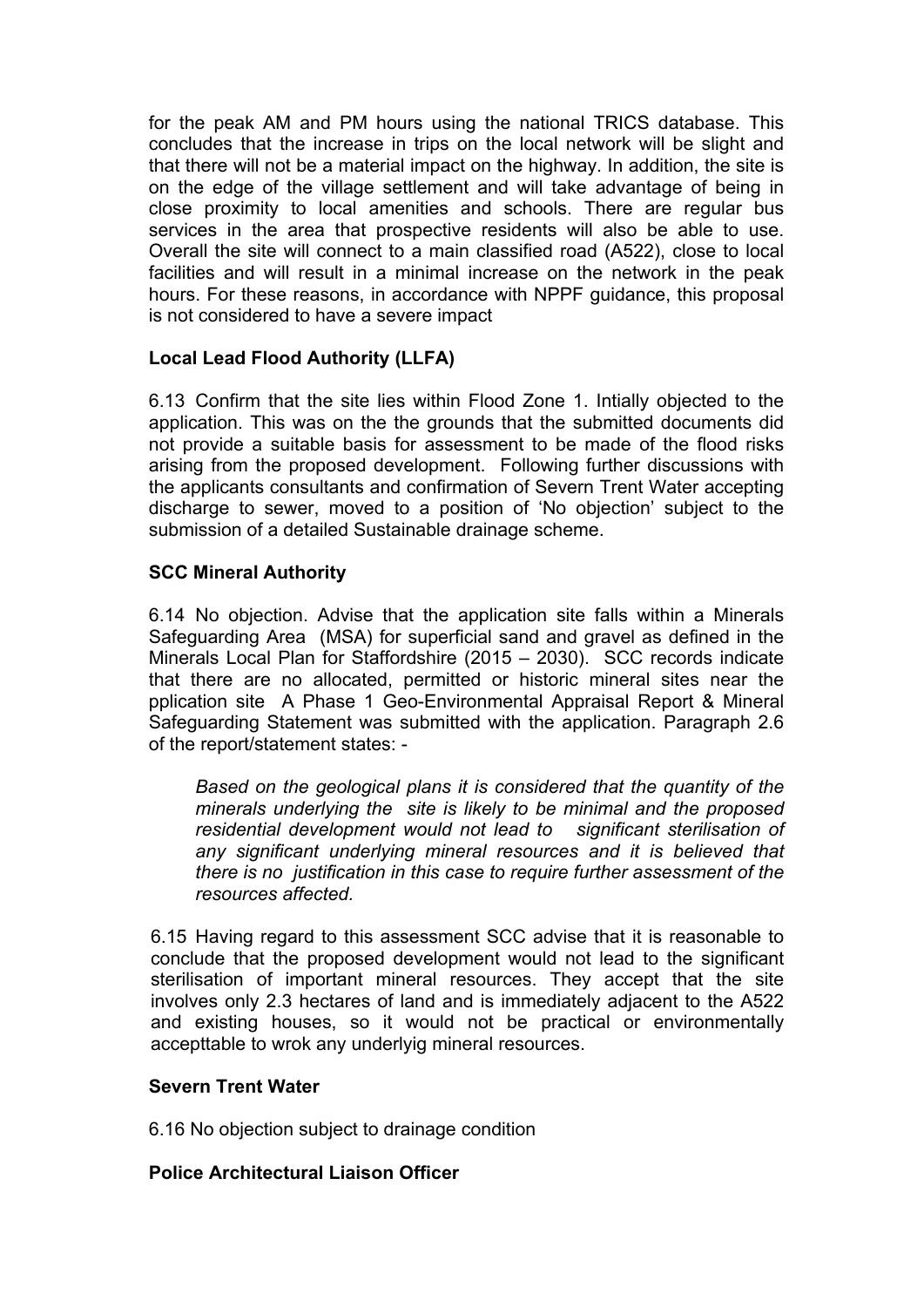6.17 No objection. Comment that a layout based on the indicative site layout plan would appear to possess very sound crime prevention credentials, which suggests that the important part crime prevention through environmental design can play has been recognised. The locality is a comparatively low crime one, with the site self-contained and likely to create a development with a strong sense of community under the perceived ownership and control of the residents

6.18 Advise that the PPG Design Paragraph 010 (reference ID: 26-010- 20140306) states "*Designing out crime and designing in community safety should be central to the planning and delivery of new development",* any reserved matters application that comes forward, particularly in relation to the layout should clearly explain and demonstrate how crime prevention and community safety measures have been considered and incorporated in the design proposal

## **SCC Education Authority**

6.19 Advise that the development falls within the catchments of Great Wood Primary School, Tean and The Cheadle Academy. The development is scheduled to provide 55 dwellings. Excluding the 18 RSL dwellings from secondary only, a development of 55 houses including 18 RSLs could add 12 Primary School aged pupils and 6 Secondary School aged pupils. The education contribution for a development of this size would be as follows; 12 Primary School places (12 x £11,031 = £132,372) and 6 High School places (6 x £16,622 = £99,732) and 1 Sixth Form place (1 x £18,027 = £18,027). This gives a total request of £250,131 for up to 55 dwellings.

6.20 Advise that Great Wood Primary School is projected to have insufficient space to accommodate the pupils generated by this development but The Cheadle Academy is projected to have sufficient space therefore no request will be made towards High School provision. The final request would therefore be for 12 Primary Schools places giving a total of **£132,372**.

The above comments are based on a development providing 55 dwellings including 37 houses and 18 RSL houses. If the number of houses or total dwellings increases, or the number of RSL properties reduces, a revised contribution will be necessary. The above contribution is based on the cost multipliers published in the current EPOP which are subject to change.

## **Design Review Panel**

6.21 Commented that the application site is isolated and fragmented from the existing natural edge to the settlement. It does not relate well to it. When travelling south from the centre of Upper Tean on the A522 there would be a large open, development free gap to the north east of the road, complemented on the south west by open land. The character and appearance at this point is very much open countryside with sporadic detached houses, agricultural buildings which are generally hidden/screened from view by mature hedging and trees. Development of the application site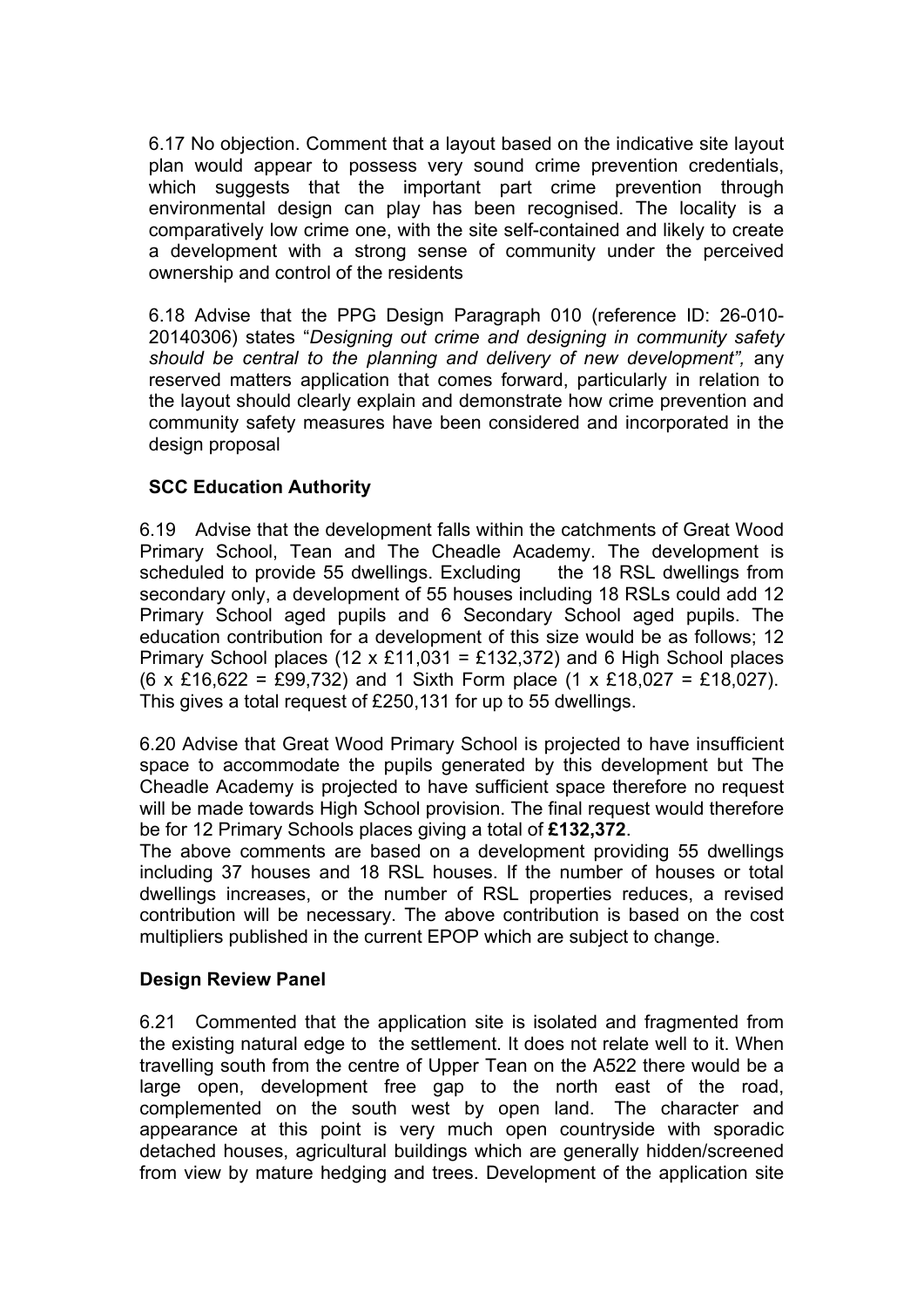which circles around Daisy farm would be out of context with existing development. It would introduce a much high density development .

6.22 The setting back of development from the main A 522 is a positive feature. Where development is close to the A522 it is shown facing and addressing the road (plots 39-44 ) and again this is positive. However there is no road hierarchy within the layout which is a very negative aspect of the scheme as is the dominance of roads – the road layout would not be acceptable as shown. The other major issue is the lack of space for structural/buffer planting along the south eastern boundary. This would form the new edge to the settlement and should be appropriately landscaped. The submitted layout does not allow sufficient space to achieve a meaningful buffer here. Overall the density is too high for this location which marks the transition to open countryside.

## **7. OFFICER COMMENT AND PLANNING BALANCE**

7.1 As with all applications, the LPA is required to determine this application in accordance with the Development Plan, unless there are material circumstances which indicate otherwise and in determining these applications, it shall have regard to the provisions of the Development Plan, in so far as material to the application and to any other material considerations.

7.2 Core Strategy Policy SS1a establishes a 'Presumption in Favour of Sustainable Development' in line with the National Planning Policy (herein referred to as the NPPF) where: (1) planning applications that accord with policies within the Core Strategy will be approved without delay and (2) where there are no relevant policies or they are out of date, the Council will grant planning permission unless material considerations indicate otherwise considering:-

- Any adverse impacts of granting permission would significantly and demonstrably outweigh the benefits, when assessed against the policies in the NPPF taken as a whole, or,
- Specific policies in within the NPPF indicate that development should be restricted.

## **Principle**

7.3 This is a greenfield site which lies outside the defined settlement boundary of Upper Tean in open countryside. Upper Tean is identified as a Larger village in the Core Strategy under Policy SS6A. The policy states that such villages will retain and enhance their role as rural service centres providing for the bulk of the local housing needs of the rural areas. The Policy says that to meet local housing need, sites will be allocated primarily within the built up area on locations with good accessibility to services and facilites. It goes on to say that where development is required to be met on land outside the built up area this will be only of a small scale and on sites which relate well to the built up area, can be assimilated into the landscape and have good access. For the reasons set out below, this site is not considered to be small scale (albeit that small scale is not defined) and does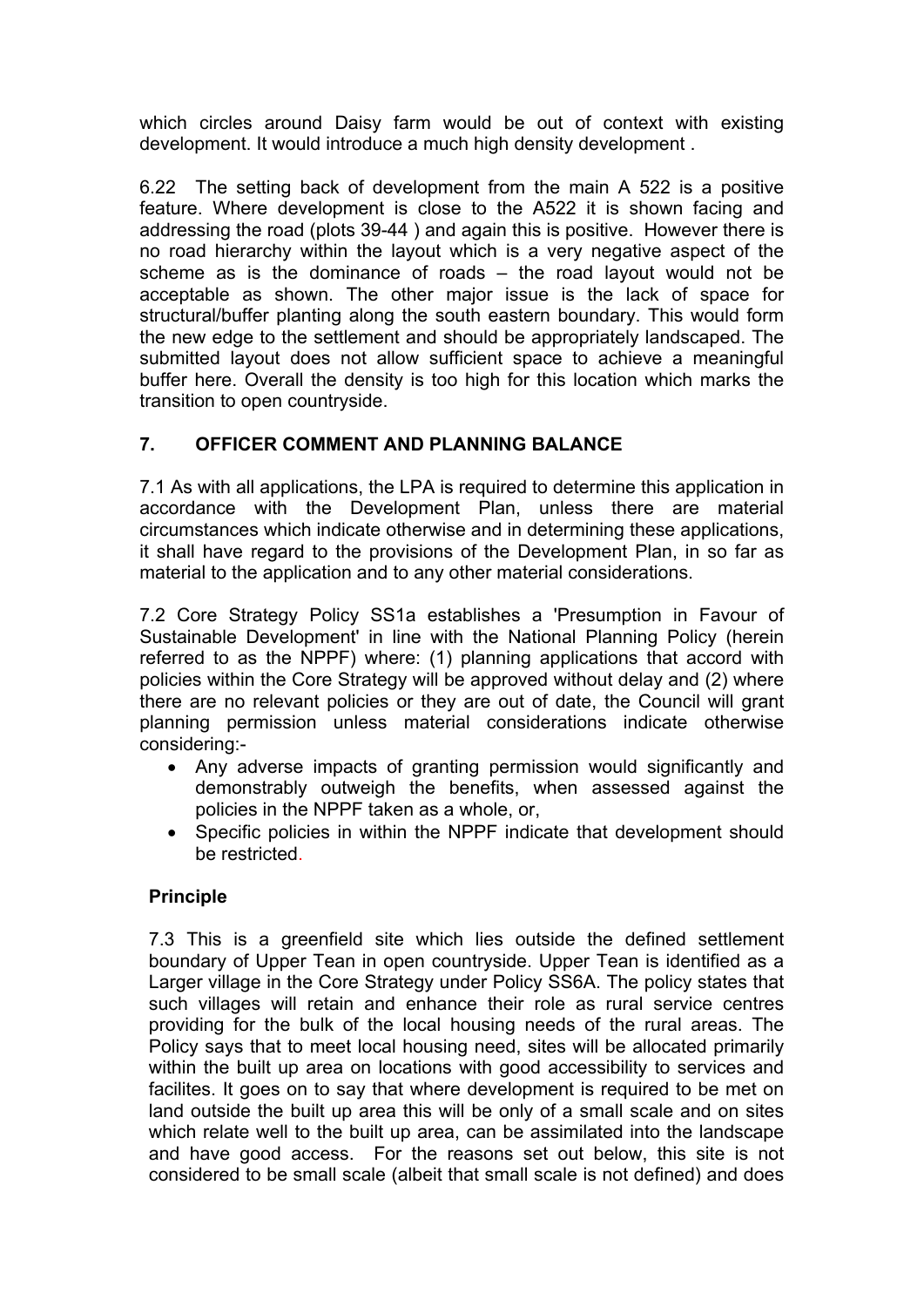not directly adjoin the existing settlement boundary with 'gaps' to the north west and south east separating the site from existing development (understood to be a land ownership issue). However it does have good access and for the reaons set out in the assessment below it can be assimilated into the landscape. Whilst there is conflict therefore with Policy SS6A this is judged to be relatively limited.

7.4 In any event and notwithstanding the above, there are other material considerations in the form of the NPPF. The Council's current housing supply is 1.99 years. The NPPF says at paragraph 11, footnote 7 that where a five year supply of deliverable housing sites can not be demonstrated, then policies which are most relevant for determining the application are out of date and in these circumstances planning permission must be granted unless the any adverse effects of doing so would significantly and demonstrably outweigh the benefits when assessed against the policies in the Framework taken as a whole. The so-called "tilted balance." This matter is returned to in the planning balance below.

### **Access**

7.5 Approval of access is sought at this stage. A new and single point of access is proposed from Uttoxeter Road into the site. Visibility splays of 2.4m by 120m are shown. These would necessitate the removal of some of the frontage hedgerow.

7.6 The applicant has submitted a Transport Statement (TS) with the application to assess the impact of the development on the highway network. This has been carefully reviewed by the Local Highway Authority (LHA) who raise no objection to the application subject to conditions. The LHA advise that the TS has considered trip generation for the peak AM and PM hours using national TRICS database. It has considered junctions including the A522 Cheadle Road/Uttoxeter Road/High Street T junction. The TS concludes and the LHA agree that the increase in trips on the local network will be slight and that there will not be a material impact on the highway. Overall the site will connect to a main classified road (A522), close to local facilities (see discussion below on accessibility) and will result in a minimal increase on the network in the peak hours. For these reasons the proposal is not considered to have a severe impact. A safe and suitable access can be achieved. No objection is raised on highway grounds. There is compliance with relevant parts of Policy DC1, T1 and the NPPF.

## **Accessibility**

7.7 The application site is situated in a sustainable location on the edge of the village of Upper Tean which is identified as a Larger village in the Core Strategy. There are a range of services and facilites available in the village including shops, church, schools, a nursery, post office and eating places. The site is within easy walking distance of the village. Footways provided as part of the new access will link into the existing footways on Uttoxeter Road. A new footpath connection is also proposed from the site directly onto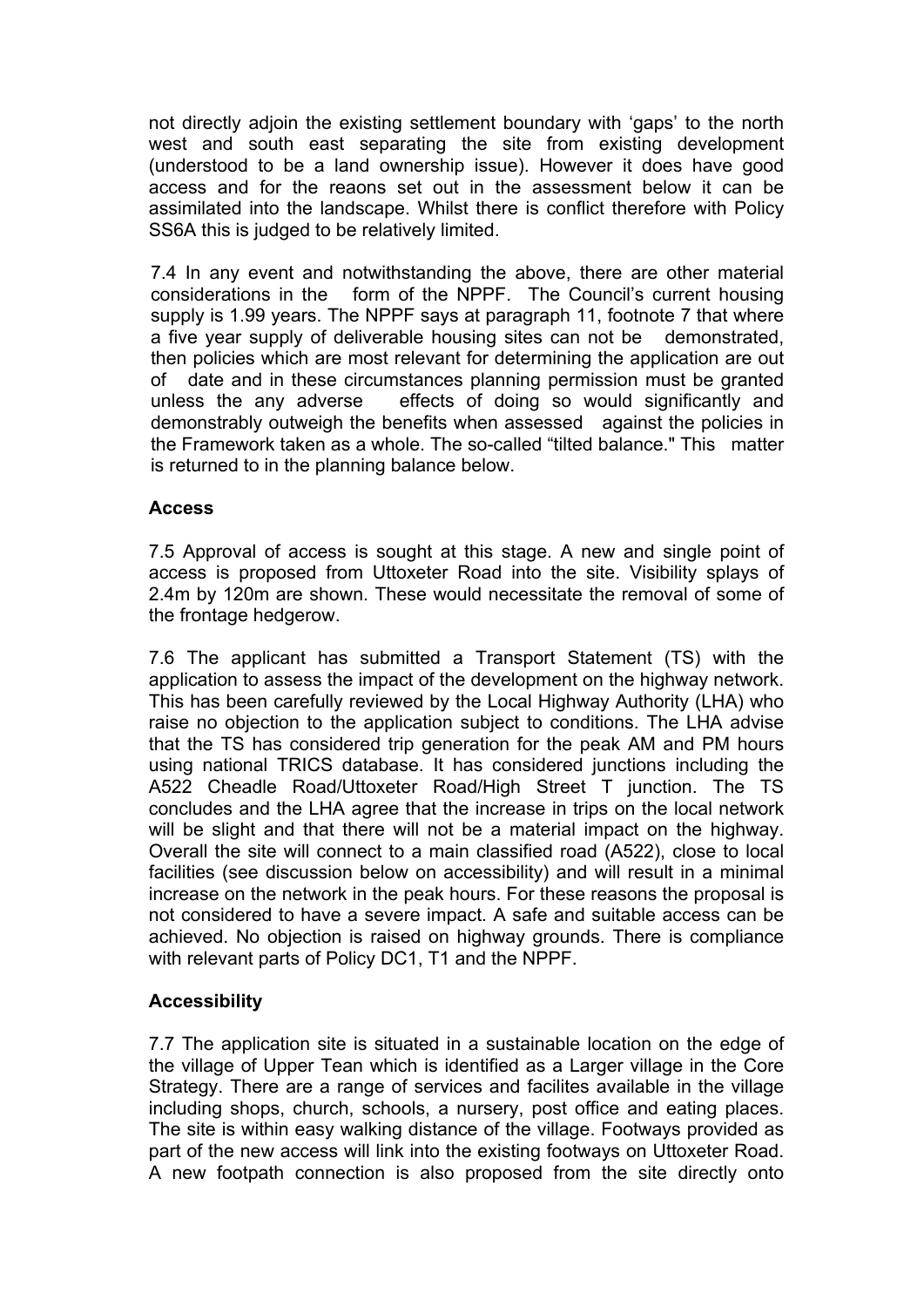Uttoxeter Road; confirmed on the Parameters Plan. Many of the representations received refer to the poor state of the existing footpath on Uttoxeter Road. Maintenance of this is the responsibility of the highway authority and it's poor condition is an existing problem. The footpath has become very overgrown resulting in it being very narrow in parts. This could be due to a lack of maintenance or lack of use or more likely a combination of the two. However this development if approved has the potential to increase the use of this footpath. Indeed ensuring that a good and safe pedestrian access can be achieved between the application site and the village centre is a key material consideration in terms of the connectivity of the site and encouraging walking as a mode of travel. On site investigations together with input from the LHA and SCC Land charges has now confirmed the extent of the adopted highway which means that there is an opportunity to widen out and surface the stretch of footpath from the new site access to Hollincroft Court. This would be done by the applicant under a separate Section 278 Highway Agreement. Given the importance of this to accepting housing on this site a Grampian condition is recommended restricting occupation of any of the units until such time that this work has been carried out. With this in place, walking does offer a very realistic alternative to the car from the application site, as does cycling. Furthermore there are regular bus services in the area that prospective residents will also be able to use. There are existing bus stops providing a regular service to Hanley – Uttoxeter close to the site on Uttoxeter Road.

7.8 This site is in a sustainable location. There are realistic alternatives to modes of travel other than the car including walking, cycling and public transport. The Local Highway Authority raise no objection to the application on accessibility grounds. The conclusion is that the proposal does offer opportunities for sustainable travel modes and it therefore accords with the relevant part of T1 and the NPPF.

### **Affordable housing**

7.9 Policy H2 requires that on sites such as this, 33% of the total dwellings are delivered as affordable homes. The applicant has committed to this and has agreed to enter into a Section 106 Planning Obligaiton to secure 33% of the units as affordable housing in perpetuity. With this in place there would be compliance with Policy H2

### **Landscape and Visual impact**

7.10 The application is supported by a Tree survey and Arboricultural Impact assessment and an indicative Landscape Masterplan. There are a number of trees, generally along the site boundaries. Some of these are notable large/mature individual specimens and hedgerow trees, whilst others are groups of trees. There are also substantial stretches of mature field hedgerow.

7.11 The only relatively large tree which would be removed to faciliate development is an early-mature Elm (denoted 34T) at the access position off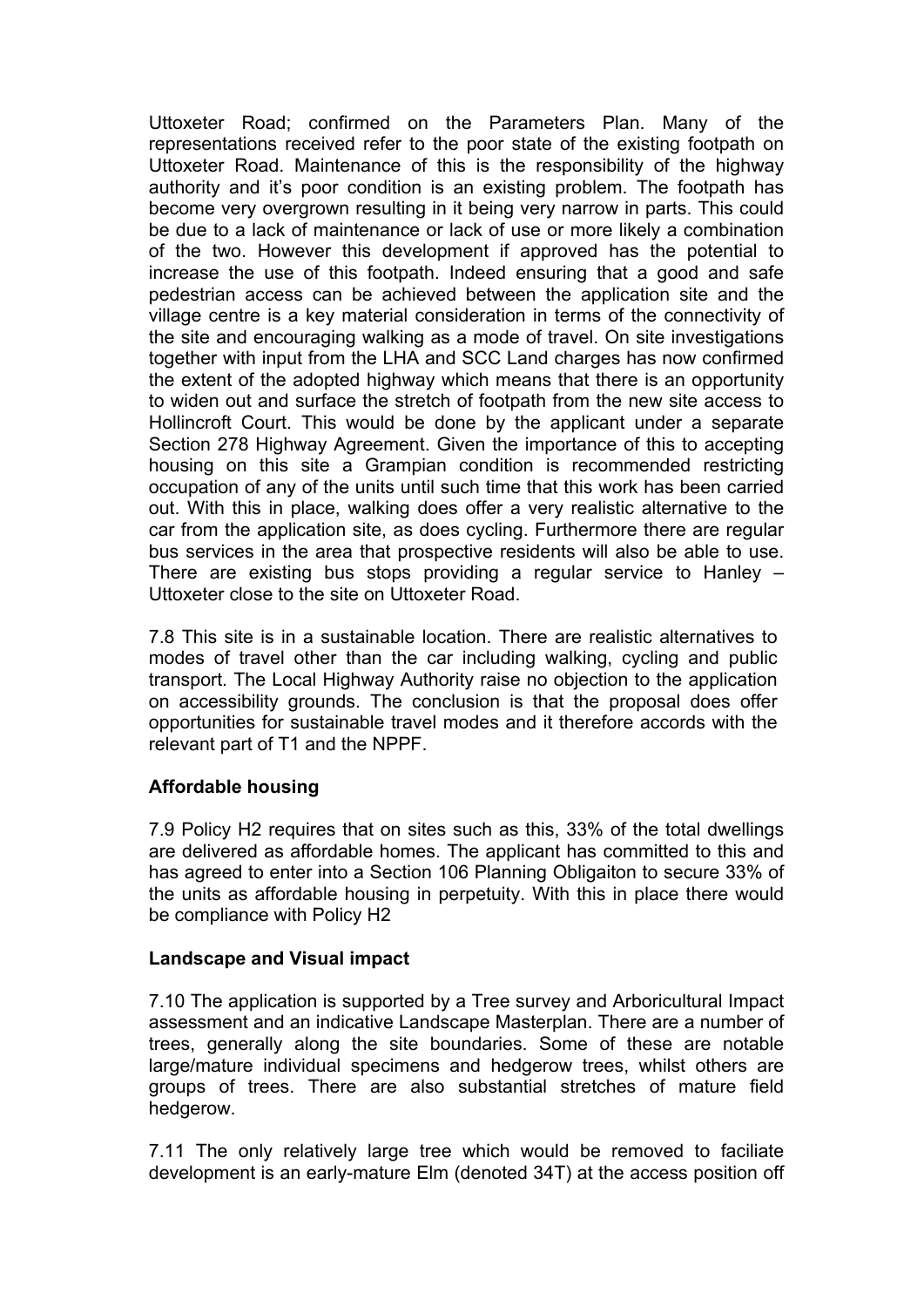Uttoxeter Road. This is approx. 11m tall and whilst currently noted as being in fair to good condition, the Trees and Woodland Officer advises that it is likely to succumb to Dutch elm disease in due course. He would have no objection to its loss.

7.12 Based on the Illustrative layout but as a general observation, the development of the site for housing is likely to result in the loss of some existing hedgerows specifically that along the frontage where the new access is proposed, a small stretch as one enters the site and the stretch which divides the site (to the rear of Daisy Bank Farm). It is acknowldeged that these three stretches of hedgerow would be difficult to retain in any scheme. However the Trees and Woodland Officer points to the opportunity for mitigation as discussed below. The layout as indicated would enable the retention of all other existing trees and hedgerows.

7.13 The indicative Landscape Plan and Parameters Plan shows potential mitigation in the form of new hedgerow planting along the southern boundary of the site where there is currently just a fence. This would help to contain the development and provide a softer edge to what would be the new settlement edge. There is also an opportunity to reinforce the existing overmature hedgerow/grown out individual trees and groups along the eastern boundary of the application site (8G) by infill hedge planting. Furthermore the Landscape Plan and the Parameters Plan show a potential 5m wide buffer planting strip along the length of this boundary and part of the northern boundary. The Trees and Woodland Officer does rasie some concern about issues of ownership/maintenance responsibility for these stretches of hedge and structural planting because the Illustrative plan shows that much is this would be within individual curtilages. It is always preferable to have such planting within areas of open space where maintenance/management is more easily resolved.

7.14 Overall the conclusion of the Trees and Woodland Officer is that the loss of existing trees and hedgerow is minimal, with no adverse impact on retained trees and hedgerows (forming the large majority of existing stock). The provision of suitable temporary tree protection measures during construction would be required and could be secured through a condition.

7.15 In terms of landscape and visual impact, the application is supported by a Landscape and Visual Impact Assessment (LIVIA). The existing landscape character of the site itself is mainly small agricultural fields, part bounded by sections of hedgerow and trees. This existing character would of course be fundamentally changed by the development of a housing estate of up to 55 dwellings. The Trees and Woodland Officer comments that the landscape structure of enclosure would be retained and strengthened by the retention of existing field hedgerows and trees as well as the new buffer planting. He also comments that whilst the site lies just outside the present village boundary and is therefore technically in an open countryside location, the character of the immediate surroundings is more semi-rural, with the existing housing estate off Vicarage Road/Furlong Avenue exerting a suburban influence on the site, and the busy A522 Uttoxeter Road lying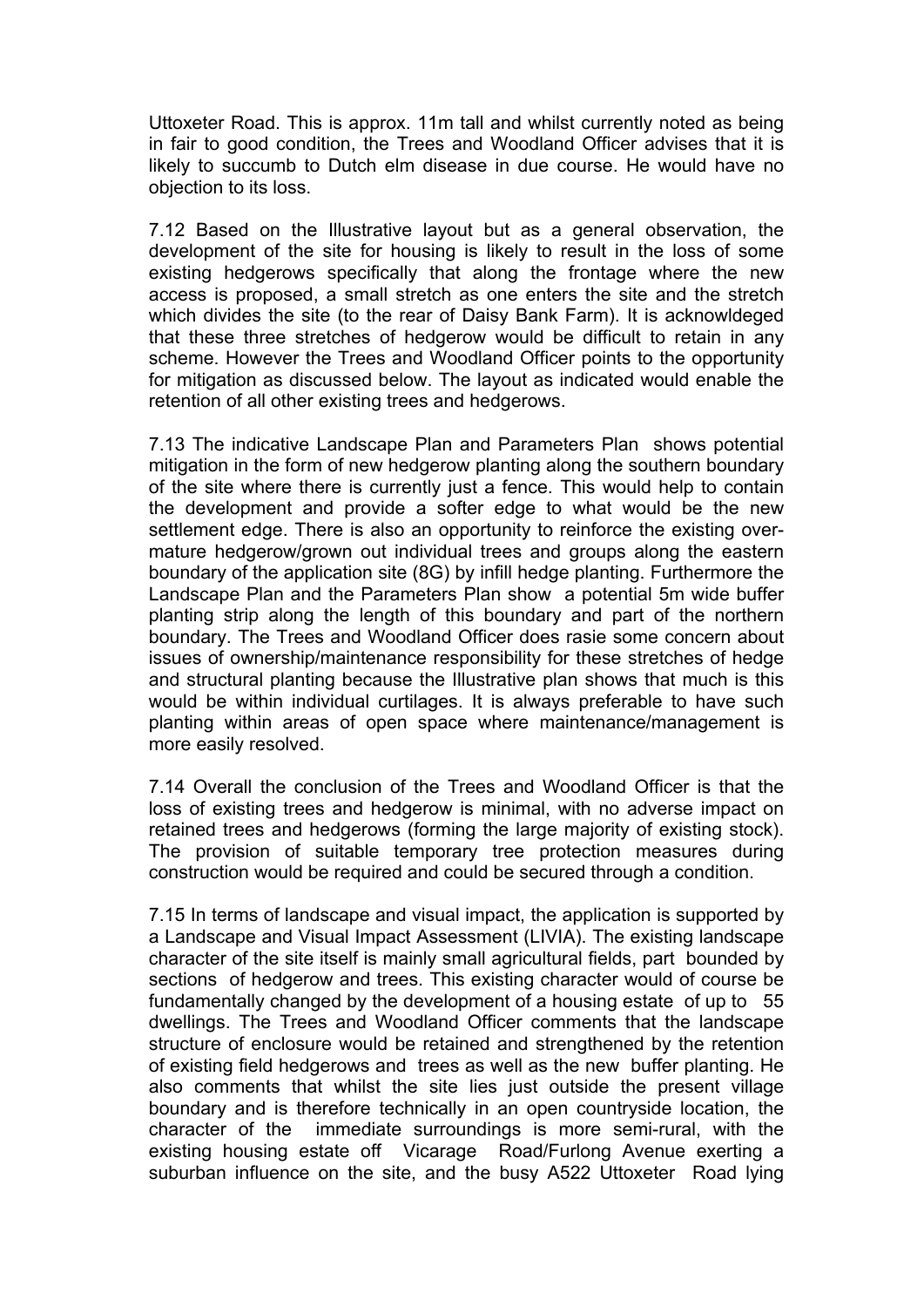immediately adjacent to the site having sporadic development of individual dwellings, smallholdings and farmsteads also diluting the "undeveloped" rural character. He says that the landscape character of the site itself is not considered to be of particularly noteworthy quality and therefore the landscape impact arising from the proposed development would not be major.

7.16 In terms of visual impact, as noted above the site is separated physically and from some viewpoints only, visually from the existing village settlement due to the intervening retained narrow fields between the northwest/north-east edges of the application site and the existing residential estate development. It is understood that this is due to different land ownerships. The Trees and Woodland Officer comments that this separation would not be readily apparent in views from along Uttoxeter Road because of the mainly retained frontage hedgerow and trees combined with the development's set back from the frontage. The Parameters Plan shows the frontage retained as open space with strategic landscaping. This would limit the visual impact of the scheme and any views of the developed site itself from the main road would screen the undeveloped "gap" beyond. Similarly, this "gap" would also not be apparent from longer distance viewpoints on public rights of way to the west and south (Viewpoints 1 and 2 of the LVA), despite these viewpoints being elevated. 7.16 The undeveloped "gap" would be most apparent from the public footpath leading south-east of Hawthorn Close (LVA Viewpoint 3, Public Footpath No 16b Checkley Parish) which looks directly across the intervening retained field towards the site and possibly glimpsed view through the mature hedgerow/trees from the second public footpath (Public Footpath No. 59 Checkley Parish) leading off 16b and back to Uttoxeter Road. Although therefore physically the site does not directly adjoin the existing settlement, the perception in the majority of views would be of a logical extension to the settlement. It would not appear unduly 'detached', incongruous or poorly related to the existing settlement.

7.17 In terms of the visual impact of the proposed development itself the Trees and Woodland Officer comments as follows. From elevated Viewpoint 1 from Public Footpath No.5 Checkley Parish at Benthouse Farm, the development would be seen partly against and in the context of the existing settlement but also partly as a new projection of the village into the open fields/countryside to the south-east and, from this angle, introducing estatetype development into over half of the existing gap between Upper and Lower Tean. The Trees and Woodland Officer suggests that the magnitude of change to this view may be better described as "low" rather than "negligible" as described in the applicant's LIVIA, in turn leading to a "moderate" rather than "slight" significance of visual effect on Viewpoint 1. From the similarly elevated LIVIA Viewpoint 2 from Public Footpath No. 12 at Tean Leys Farm, the more northerly aspect would result in the whole of the site being viewed against the existing settlement and in the context of several nearer dwellings/farmsteads collectively already contributing notable built form to the foreground of the site itself. Accordingly the applicant's LIVIA assesses the magnitude of change to this view as "low" even though the scheme would produce something of a forward (southerly) projection of the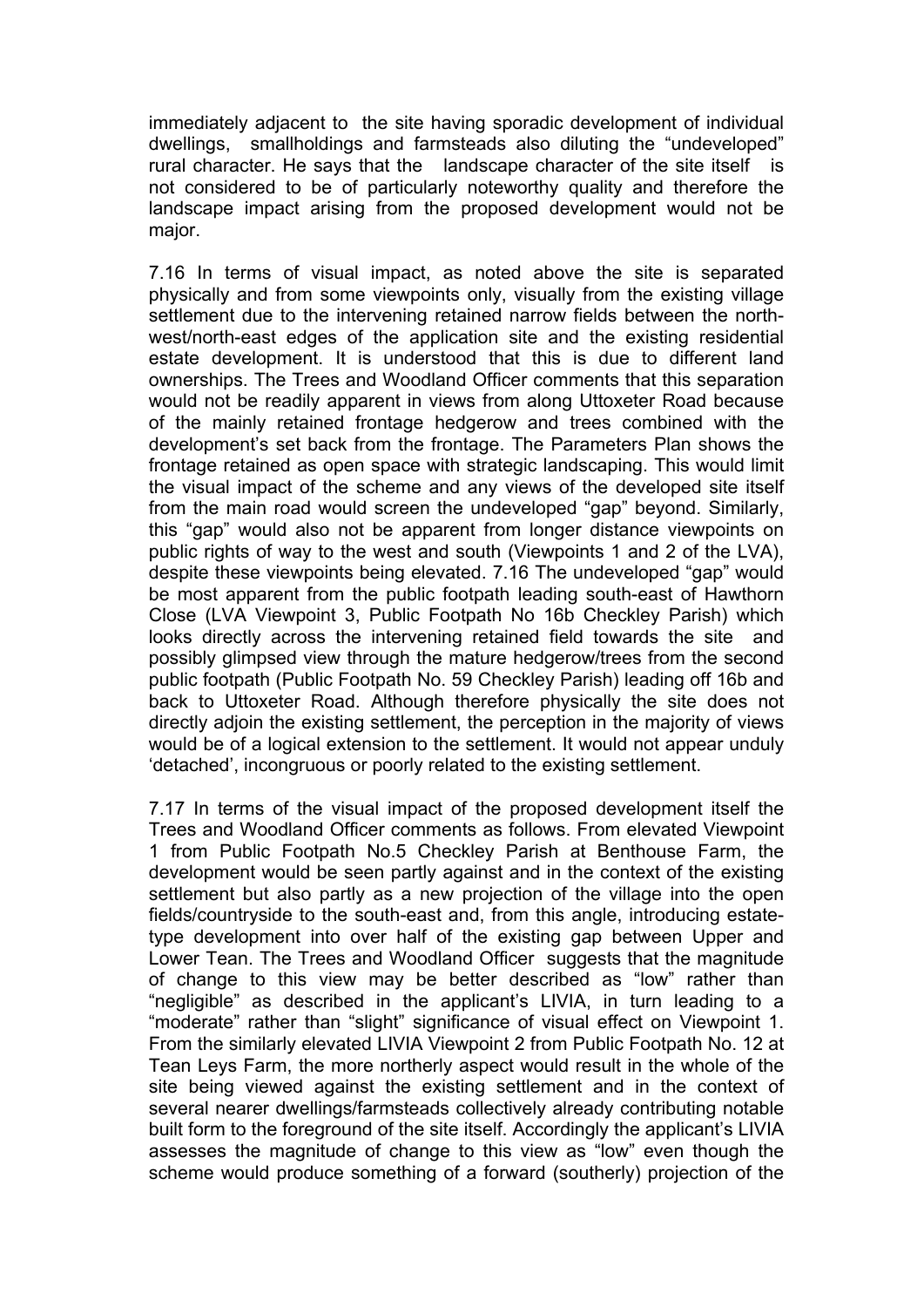existing settlement towards Viewpoint 2. The resulting significance of visual impact is noted as "moderate" in the LIVIA. The Trees and Woodland Officer concurs with this assessment.

7.18 The outlook from Viewpoint 3 (Public Footpath No. 5 near Hawthorne Close) looks across presently undeveloped agricultural fields (including the application site itself) towards rising ground beyond the River Tean to the skyline, hiding the A50 further to the south-west. There is some visual influence of individual dwellings/farmsteads, moving traffic on the Uttoxeter Road, and electricity pylons on the skyline, but an absence of settlement effects. The proposal of estate-type residential development with currently very little intervening vegetation would therefore introduce a significant change in character to this view. The Trees and Woodland Officer suggests that this magnitude of change could be regarded as "high" rather than "medium" as assessed in the LIVIA, resulting in "substantial" visual impact in this view. He says however that it may be considered that such a level of visual impact would affect a length of approx. 25 m of a small residential culde-sac looking across the open frontage of 15 Hawthorne Close but already having immediately adjacent settlement influences and an approx. 80 m section of Public Footpath No. 5 again with initial adjacent settlement influence. Over time, with maturation of proposed new buffer planting, he advises that the likely change to the view may gradually reduce to medium leaving a long-term "moderate" visual impact. The applicant's LIVIA assesses the overall visual impact on Viewpoint 3 as "moderate-substantial". There is general agreement with this assessment

7.19 The LIVIA assesses visual impact on Uttoxeter Road, Viewpoints 4, 6 and 7, as "slight" and on Viewpoint 5 as "slight-moderate". The Trees and Woodland Officer accepts these conclusions. He comments that the site as existing is well screened in views from the highway by frontage hedgerow and trees. The Illustrative plan shows development can be achieved well back from the boundary (c.33m at the site entrance, and c.18m between Blossom Tree Barn and Westbourne) with vegetation retained and/or spatial opportunity to provide significant additional screen planting.

7.20 The Trees and Woodland Officer conclusion on landscape impact is that the character of the site itself is not considered to be of particularly noteworthy quality and therefore the landscape impact arising from the proposed development would not be major. In terms of visual impact he concludes that the opportunity to provide substantial structural landscaping should contribute to reducing/mitigating the visual impact of the development. He caveats this however by saying that such planting would need to be carefully planned and specified, with suitable provision made for not only for short term establishment maintenance, but also long term retention and ownership/management responsibility. Given the importance of the buffer planting and areas of open space along the site frontage to the acceptability of the scheme, it is recommended that these matters together their future maintenance and management be secured through the Section 106 Legal Agreement.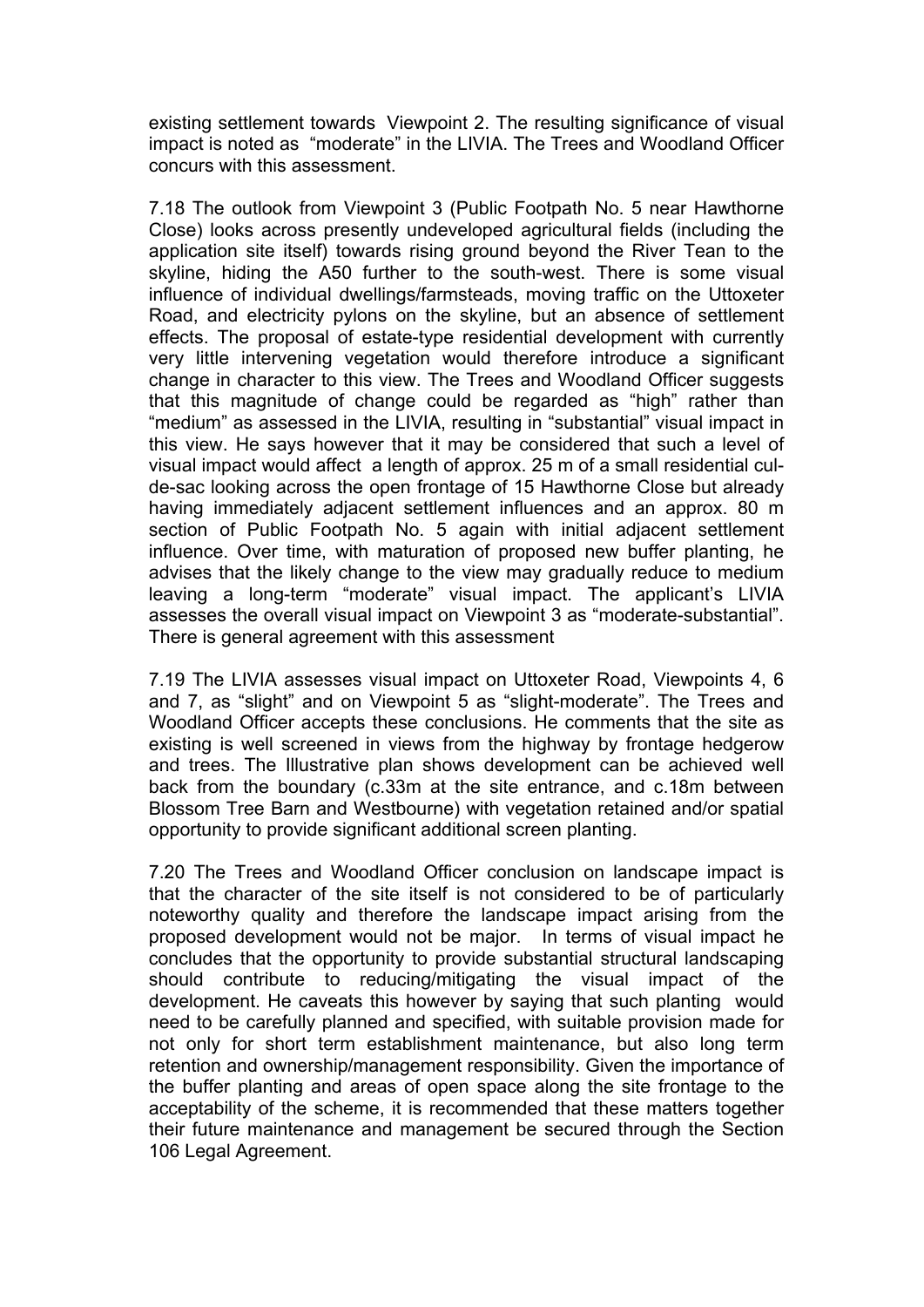7.21 Having regard to the above the conclusion is that any adverse visual impact can be reduced/mitigated by the provision of substantial structural landscaping as described above. With this in place it is considered that the development can be satisfactorily assimilated into the landscape. Replacing fields with housing will inevitably change the landscape character of the area. However the actual landscape structure will be retained and strengthened by the retention of existing hedgerows and trees and new buffer planting. Paragraph 170 of the NPPF requires decision makers to recognise the intrinsic character and beauty of the countryside. It no longer uses the language of seeking to protect the countryside. However it does refer to protecting and enhancing 'valued' landscapes. It does not go on to define what constitutes a 'valued' landscape. However the scope and definition of the term 'valued landscape' has been considered in several cases notably the so called Stroud case (Stroud DC V SoS CLG 2015 EWHC 488) where Mr Justice Ouseley's said that to be 'valued' a landscape has to be more than just popular. It must have physical attributes which take it out of the ordinary. In this case, for the reasons described above, the landscape is not considered to be a valued landscape in terms of the NPPF. As noted by the Trees and Woodand Officer it has no particular features which are noteworthy. Therefore whilst replacing open fields with housing could not be said to protect local landscape in terms of Policy DC3, as described above there is opportunity to reduce/mitigate the landscape and visual impact. The conclusion is therefore that there is some conflict with DC3 although this is limited. This matter is considered further in the planning balance below.

### **Illustrative Layout**

7.22 The application seeks consent for up to 55 dwellings and therefore it is incumbent on Members to satisfy themselves that up to 55 dwellings can be satisfactorily accommodated on the site. This equates to a density of circa 21 dph which is a relatively low density but one that is reflective of its edge of settlement location.

7.23 Whilst generally the indicative layout works well in relation to existing trees and hedgerows, it is considered to be rather formal, regimented and very road dominant with no road hierarchy. This semi rural location which will mark the transition from the built up settlement to open countryside and consequently it is considered demands a more informal and organic layout particularly to the south east where development should 'feather' towards open countryside. There are some positive features however including the fact that dwellings generally address internal roads and Uttoxeter Road. The retained open frontage on Uttoxeter Road is also a positive feature. The layout should incorporate good urban design principles so that it is legible and permeable with good active frontages. Landscaping will be key and should be designed into the scheme and not left as an after thought. The DAS initially referred to development including two and a half storeys, up to 9.5m in height. This was not accepted and a revised DAS requested which now confirms that the development will have a maximum of two storeys, maximum 7.5 metres.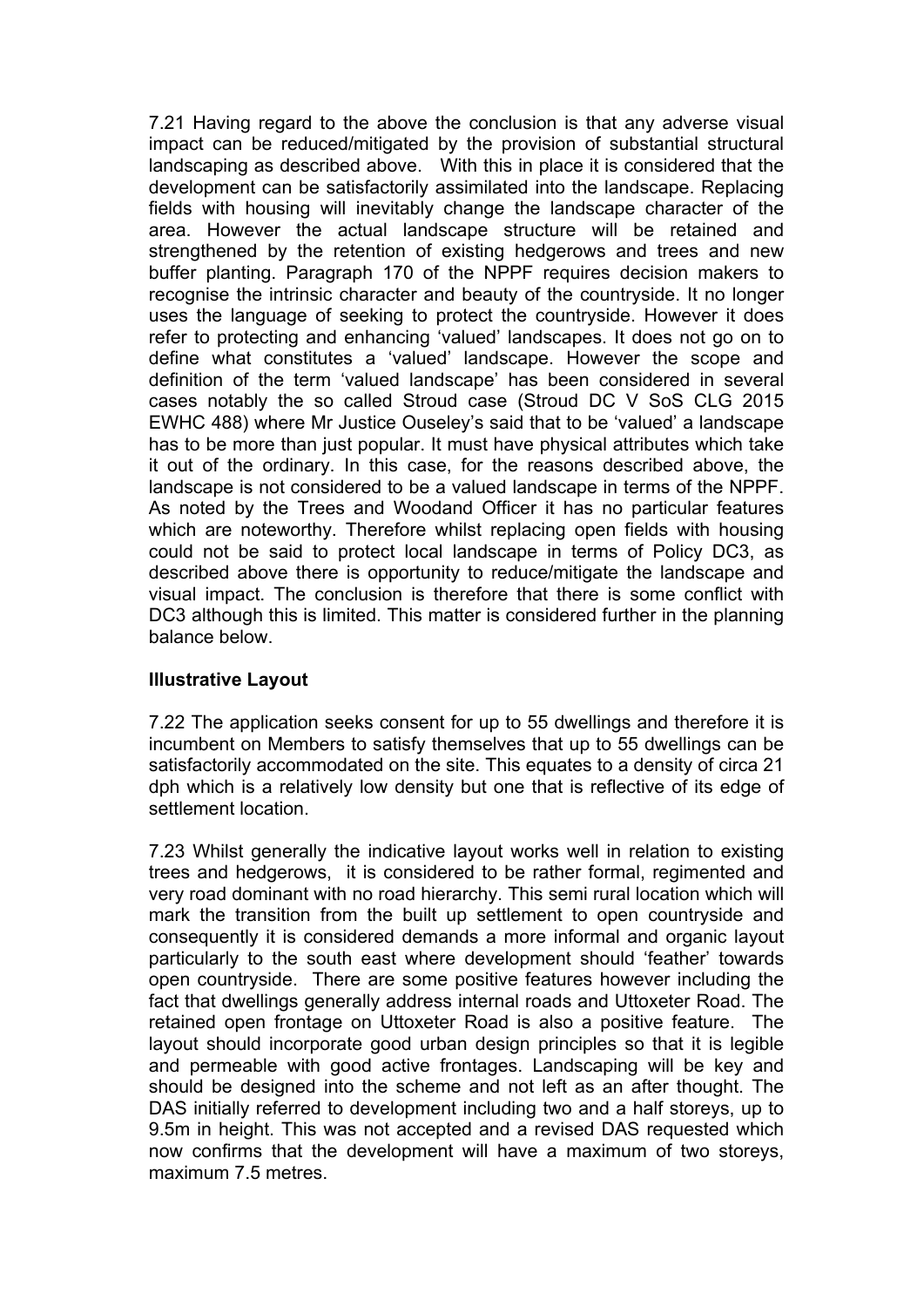7.24 Policy H1 requires a mix of house types on new developments such as this. The Strategic Housing Market Assessment sets out a target mix of 60% 1 and 2 beds and 40% 3 and 4 beds for the District. Whilst the indicative layout is weighted towards 3 and 4 bedroom dwellings, the applicant confirms that more 2 bedroomed units can be incorporated at reserved matters without impacting on viability. The DAS has been revised in this respect also as it initially only proposed detached and semi-detached units; it now includes terraced units. Dwelling mix can and should be conditioned at this stage.

7.25 Overall although highlighting some shortcomings with the indicative layout, it is considered that having regard to the opportunity to introduce some smaller units, a more efficient road hierarchy and a more informal layout that up to 55 dwellings can be accommodated on this site. The Parameters plan which is submitted for approval secures areas of open space along the site frontage and buffer planting along the north western and south eastern boundaries. These elements are key to reducing/mitigating the visual impact of the development and reinforcing the landscape structure of enclosure. The conclusion is that up to 55 dwellings can be accommodated on the site.

### **Biodiversity**

7.26 The application is accompanied by an extended Phase I Habitat survey . The survey did not identify any protected or priority species or habitats. No additional surveys for habitats or species were advocated. Habitats were classed as local importance only. The most important habitat on site were species poor hedgerows. The potential to enhance and create hedgerow habitats with associated grassland buffer strips was highlighted. Appropriate enhancement of linear habitat features it says would lead to a net gain in biodiversity. Boundaries of the site offer the potential to create species rich hedgerows especially on the eastern boundary of the site.

7.27 The Ecology Officer has considered the application and supporting material and raises no objection to the application subject to conditions to secure a Construction Environmental Management Plan and an Ecological Management Plan. With these conditions in place there is compliance with Policy NE1 and the NPPF.

#### Drainage

7.28 The site lies within Flood Zone 1 which is land at least risk from flooding. Nevertheless a Flood Risk Assessment and Drainage Strategy is submitted. This concludes that the site is at low to very low risk of flooding from all sources. It sets out two options for the site depending on the outcome of infiltration tests. In the event that infiltration proves to be a feasible option, Option 1, then the houses will all have soakaways within their gardens and permeable surfacing for private drives allowing infiltration of surface water. Elsewhere a comination of oversized drains and an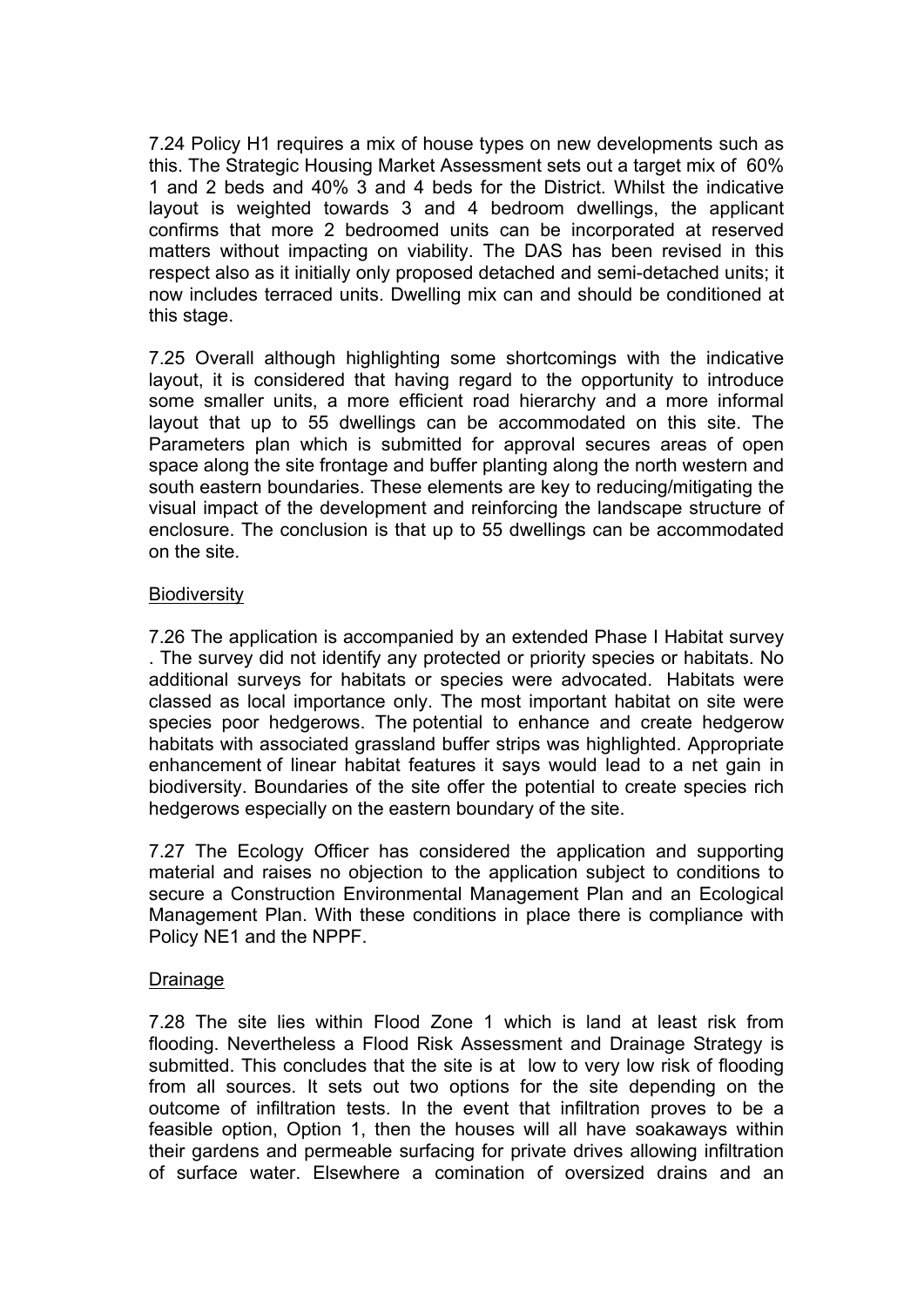attenuation tank will be used with water ultimately discharging to the public sewer to the south east of the site. If infiltration testing establishes that the ground is not suitable then Option 2 proposes that all surface water drains off site to the public sewer via a combination of perforated pipes, oversized pipes and an attenuation tank. In both options measures are included to ensure that surface water runoff is limited to 5 L/s i.e mimicking greenfield run off. This is all in accordance with prevailing advice.

7.29 The Lead Local Flood Authority and Severn Trent Water have considered the application and submitted reports. They accept the conclusions reached and the proposed drainage strategy in principle. Subject to conditions to secure sustainable drainage schemem there is complaince with SD 4 and the NPPF.

### Economic Benefits

7.30 The Regeneration Officer advises that residential development will impact on the local economy in terms of jobs and purchasing of supplies and services. In order to assess the economic impact of this development, data supplied by the applicant has been used together with the Council's approved multipliers. Based on these the proposal for development of 55 new homes at land adjacent to Daisy Bank Farm will provide the following outputs:

- The new householders occupying each new house will spend some of their income locally through shopping and use of local services. National research has identified that 34% of all household expenditure is spent at district level or below. For this development of 55 units this is calculated at £516,340 per year.
- Each new house will generate direct jobs within the construction industry or associated supply chain, of which 25% are likely to be locally based. Indirect Jobs are also generated by local spend in shops and services. This is calculated at an additional local job for every seven new homes. Using these multipliers the development will generate 58 direct jobs and 9 indirect jobs.
- The development will also generate approximately £10,104 council tax for the area per annum.

## Developer Contributions

7.31 The applicant has confirmed in principle acceptance of the education and public open space contributions as outlined above. These contributions are required to mitigate the impact on the development on school capacity and local public open space provision. They will need to be secured through a Section 106 obligation. With this in place there would be compliance with Policy C1.

## **8. PLANNING BALANCE & CONCLUSION**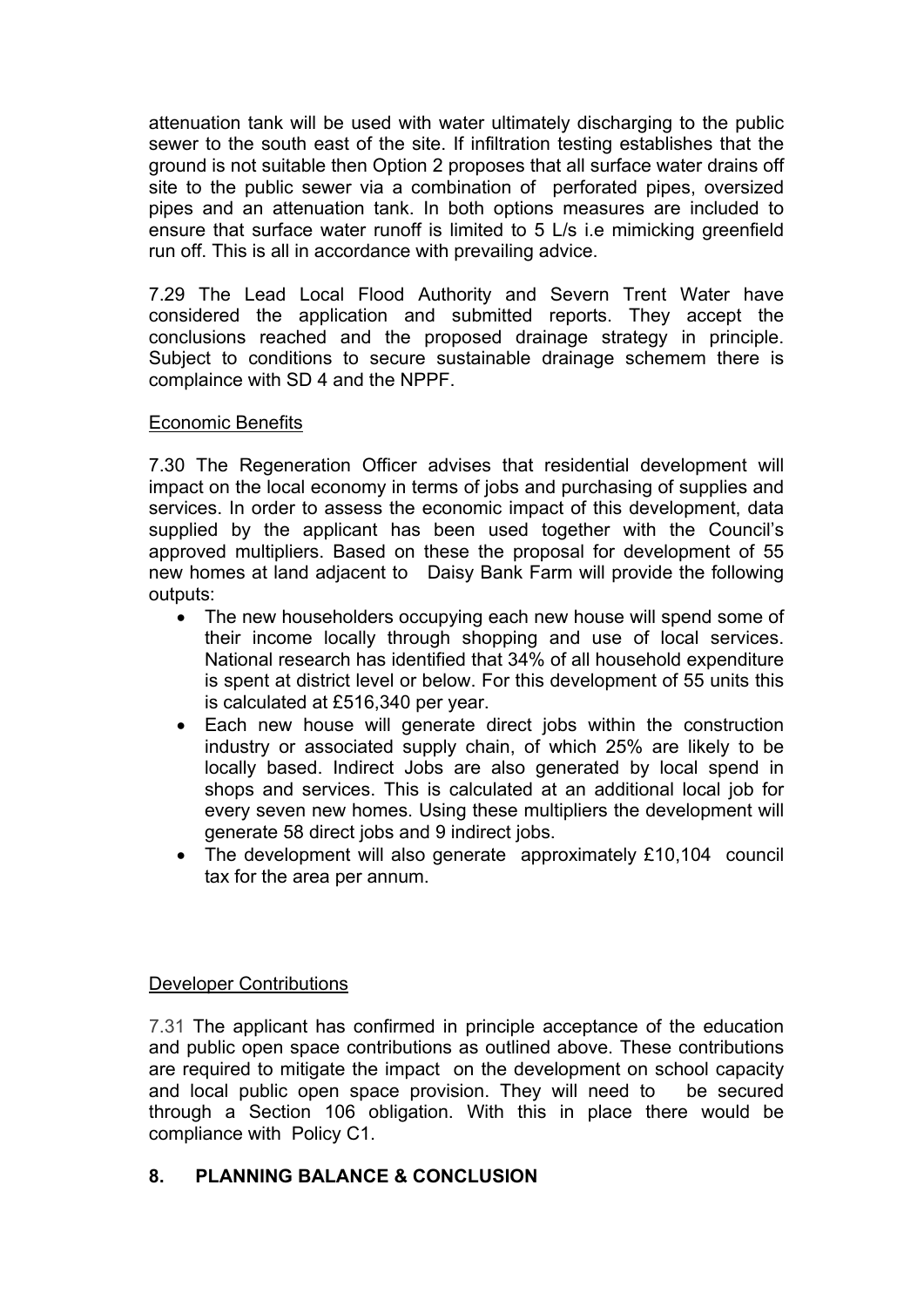8.1 Planning applications must be determined in accordance with the Development Plan unless material considerations indicate otherwise.

8.2 As set out above there is some conflict with parts of Policy SS6A and DC3 of the Development Plan. However the NPPF is a material consideration of weight. It sets out a presumption in favour of sustainable development. For decision taking it says at paragraph 11 that where those polices which are the most important for determining the application are out of date, the tilted balance applies i.e that permission must be granted unless the adverse impacts of doing so would significantly and demonstrably outweigh the benefits when assessed against the policies in the Framework taken as a whole. Footnote 7 confirms that 'out of date' includes applications for the provision of housing where the LPA cannot demonstrate a 5 year supply of deliverable housing sites. That is the case here with the District having a less than 2 year supply. The tilted balance applies.

8.3 The proposal would deliver economic benefits through the construction of the dwellings and once completed through extra spending power in the local economy and increased Council tax receipts. The Regeneration Officer has clarified this above. Moderate weight is attached to this. The provision of housing in circumstances of a chronic housing under supply attracts very significant weight as does the offer of affordable housing. The site is in a sustainable location and is served by a bus route. With improvements to the existing footpath as described above walking also offers a realistic alternative mode of travel as does cycling. It is acknowledged that there is some limited conflict with Policy SS6A in that the proposal is not considered to be small scale and it does not directly adjoin the Development boundary with 'gaps' to the north west and south east separating the site from existing development as described above. There is also some limited conflict with Policy DC3. However the assessment above does show that with the proposed buffer planting and the offer to retain areas of open space along the site frontage, the development will have an acceptable visual impact. The landscape character will be changed by replacing fields with housing but again existing hedgerows and trees and new buffer planting will assist in retaining and strengthening the landscape structure. Any conflict with DC3 is therefore limited.

8.4 Weighing all of these matters into the balance and applying the paragrpah 11 test, the judgement reached is that the limited harm identifed is not significant and demonstrable; it is clearly outweighed by the provision of housing including affordable housing in circumstances of a chronic housing undersupply in the District. The proposal will deliver sustainable development and a recommendation of approval is therefore made.

#### **10.OFFICER RECOMMENDATION**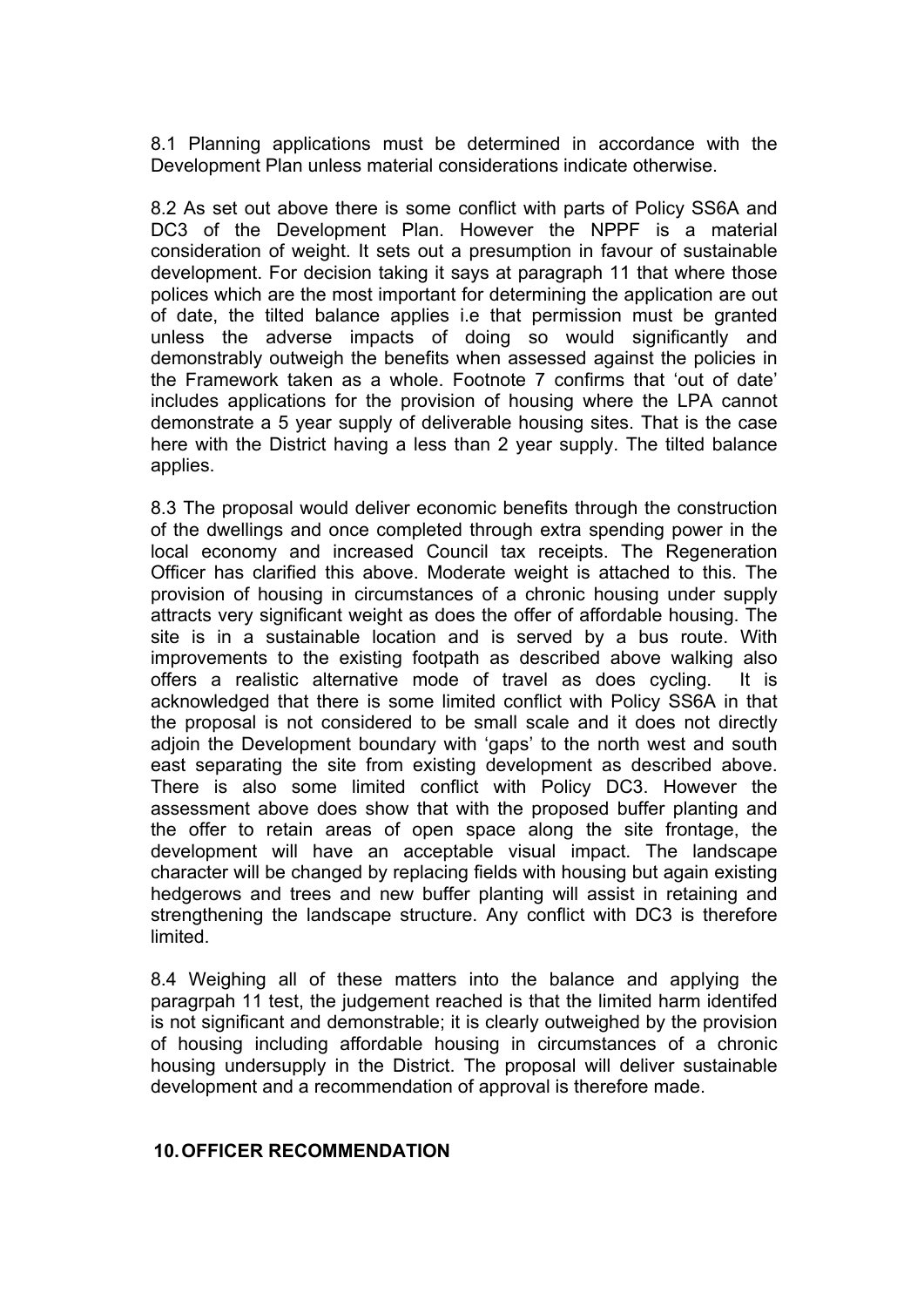**A. That planning permission be granted subject to the prior completion of a Section 106 Agreement to secure:**

**a) 33% of the total number of dwellings as affordable units b) Financial contributions towards public open space and education and c) Provision of buffer planting and areas of public open space as shown on the Parameters Plan 17068 Rev B dated 7-11-18 together with arrangements for the future management and maintenance of these areas**

**and subject to the following conditions:-**

- **1. The development hereby permitted shall be begun before the expiration of three years from the date of this permission. Reason:- To comply with Section 51 of the Planning and Compulsory Purchase Act 2004.**
- **2. Application for approval of the reserved matters shall be made to the Local Planning Authority before the expiration of three years from the date of this permission and thereafter the development shall only be carried out in accordance with the details as approved. Reason:- To comply with Section 51 of the Planning and Compulsory Purchase Act 2004.**
- **3. Details of the appearance Layout, Scale, Appearance and Landscaping (hereinafter called "the reserved matters") shall be submitted to and approved in writing by the Local Planning Authority before any development is commenced and thereafter the development shall only be carried out in accordance with the details as approved.**

**Reason:- To comply with Section 51 of the Planning and Compulsory Purchase Act 2004 and Articles 4 and 5 of The Town and Country Planning (Development Management Procedure) (England) Order 2015.**

**4. The development hereby approved shall be carried out in accordance with the following submitted plans Location Plan 17063 00 Rev B Parameters Plan dated 7-11-18 17068 rev B Design and Access Statement Rev B Reason:- To define the permission and in the interests of propoer**

**planning.**

**Mix and size**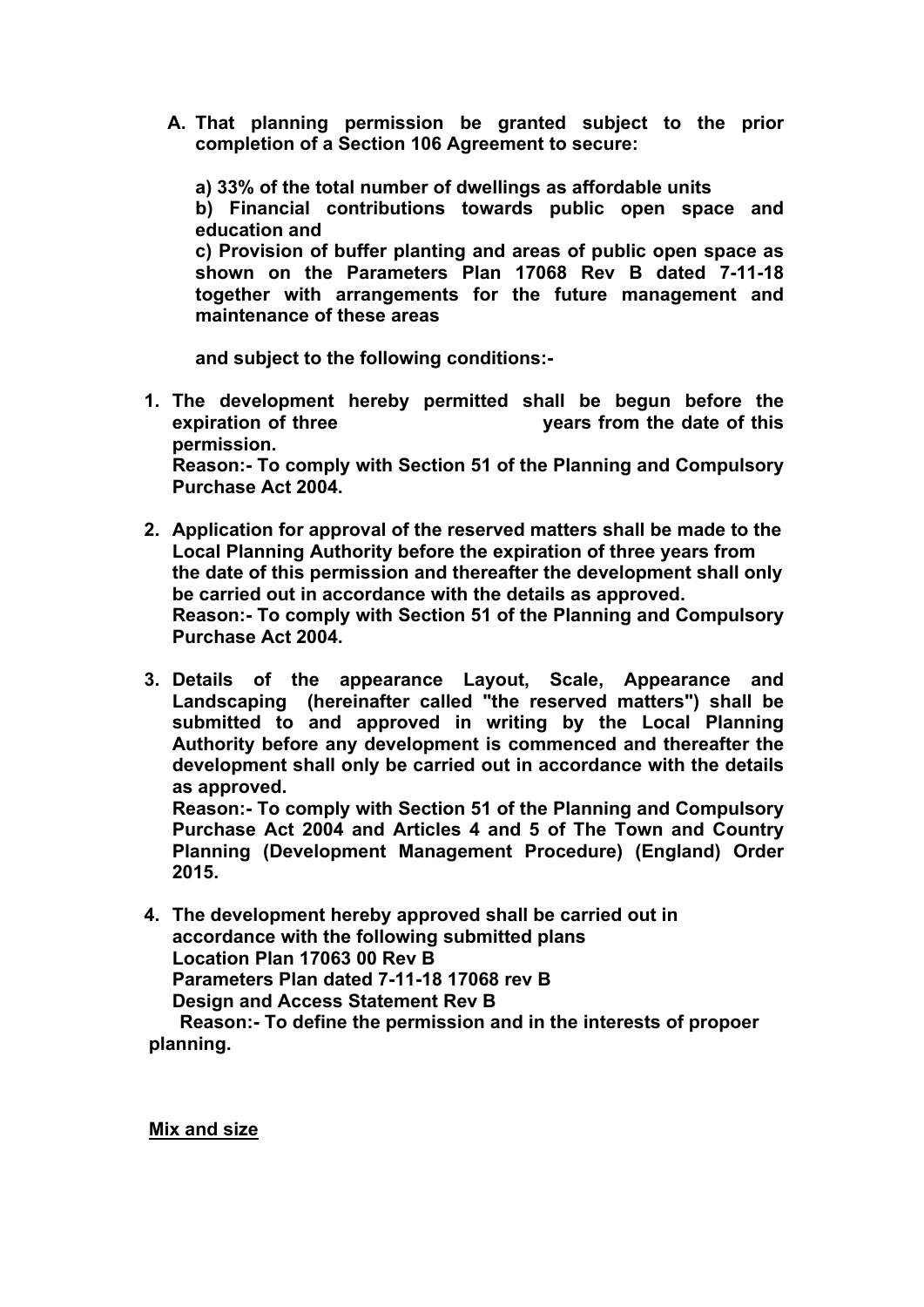- **5. The reserved matters application(s) shall be based on the Nationally Described Space Standards Reason: - To ensure dwellings of adequate size in line with national policy**
- **6. The mix of units at reserved matters shall reflect the Council's Strategic Housing Market Assessment Reason: - To ensure an appropriate mix of units**

#### **Trees and Landscape/Visual Impact**

- **7. No trees, shrubs or hedgerows shall be removed other than those whose removal is directly required to accommodate the approved development, unless otherwise approved by the LPA. There shall be no removal of any trees, shrubs or hedgerows during the bird nesting season (nominally March to August inclusive), unless otherwise agreed by the LPA and in this case only following careful inspection by a competent person to establish that such trees, shrubs or hedgerow are not in active use by nesting wild birds. Reason:- To protect existing trees and hedgerows in the interests of the character and appearance of the area.**
- **8. Any mature tree to be removed or to have substantial crown pruning operations carried out shall first be carefully inspected for the potential to provide bat roosting opportunities. Any tree which has such potential (which could include cavities, splits, decay pockets, hollow stems or branches, areas of loose bark, dense ivy cover or dense epicormic shoots) shall be subject to a further detailed and if necessary climbing inspection by a licensed bat worker immediately prior to felling or pruning, and all felling or pruning of such trees shall take place in the presence of the bat worker who can then immediately advise on appropriate measures if bats are encountered during dismantling, felling or pruning operations. Reason:- In the interests of protected species.**
- **9. The development hereby approved shall be constructed only in full accordance with the tree protection plan and arboricultural method statement contained within the Arboricultural Impact Assessment and Method Statement report reference MG/5553/AIA&AMS/REV A/JUL18 submitted in support of the outline planning application hereby approved, such tree protection plan and arboricultural method statement having first been reviewed and suitably updated as necessary to apply specifically to the detailed proposed layout subsequently approved under a reserved matters application. Reason:- To protect existing trees and hedgerows during**

**construction in the interests of the character and appearance of the area.**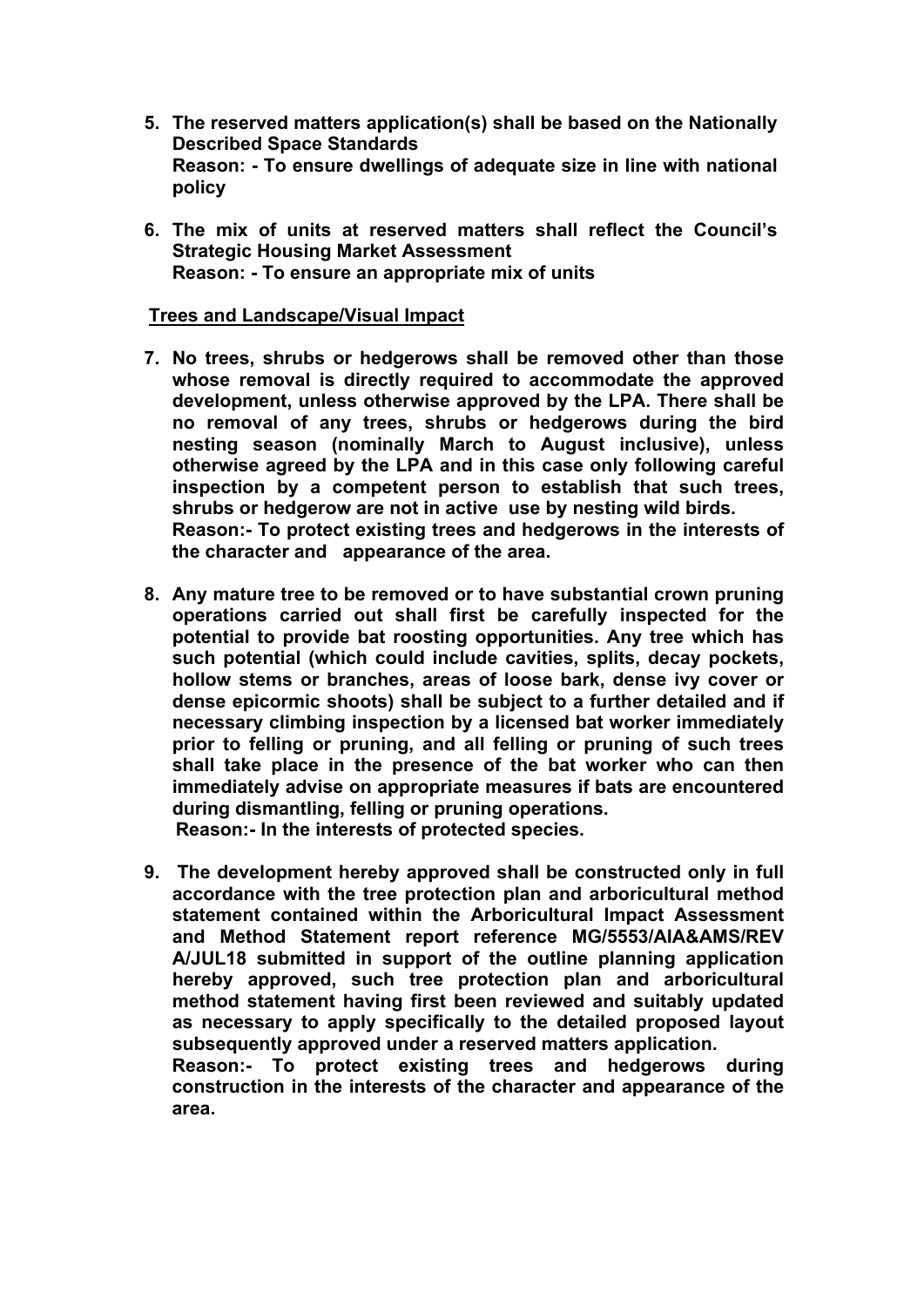### **Biodiversity/Ecology**

- **10.No development including site clearance shall take until a Construction Environmental Management plan (CEMP) has been submitted to and approved in writing by the Local Planning Authority (LPA). This must include:**
	- **Risk assessments of potentially damaging construction activities.**
	- **Identification of biodiversity protection zones.**
	- **Practical measures during construction to avoid or reduce impacts during construction (may be provided by method statements).**
	- **The location and timing of sensitive works to avoid harm to biodiversity.**
	- **Confirmation that there will be no clearance of trees, shrubs, tall ruderal or brambles between 31st March and 31st August inclusive unless a competent ecologist has undertaken a careful detailed check of vegetation for active birds nests, immediately before vegetation removal, and provided written confirmation that no birds will be harmed and/or appropriate methods are in place to protect nesting bird interest on sites. Any such written confirmation should be submitted to the LPA for its written approval before any clearance of trees, shrubs, tall ruderal or brambles.**
	- **Suitable methodology for the removal of Japanese Rose before any work is undertaken on the hedgerows.**
	- **Lighting used during construction to minimise impacts on wildlife.**
	- **Open excavations or pipes to be sealed at night. Ramps / planking to be installed to permit wildlife to escape being trapped in structures during construction.**
	- **The role and responsibilities of an ecological clerk of works or similar competent person.**
	- **Disposal of waste material on site.**
	- **Use of protective fences , exclusion barriers and warning signs.**

**The CEMP shall be implemented and adhered to throughout the construction period strictly in accordance with approved details.**

**Reason:- In the interests of protected species and habitats during construction**

**11. The first reserved matters application shall be accompanied by an Ecological Management Plan (EMP) addressing mitigation and enhancement. The EMP should include:**

**a) Purpose and conservation objectives of the proposed enhancements.**

**b) Detailed designs and/or working methods to achieve stated objectives.**

**c) Extent and location of proposed works on appropriate plans and scale maps.**

**d) Type and source of material used where appropriate e.g. native species of local provenance.**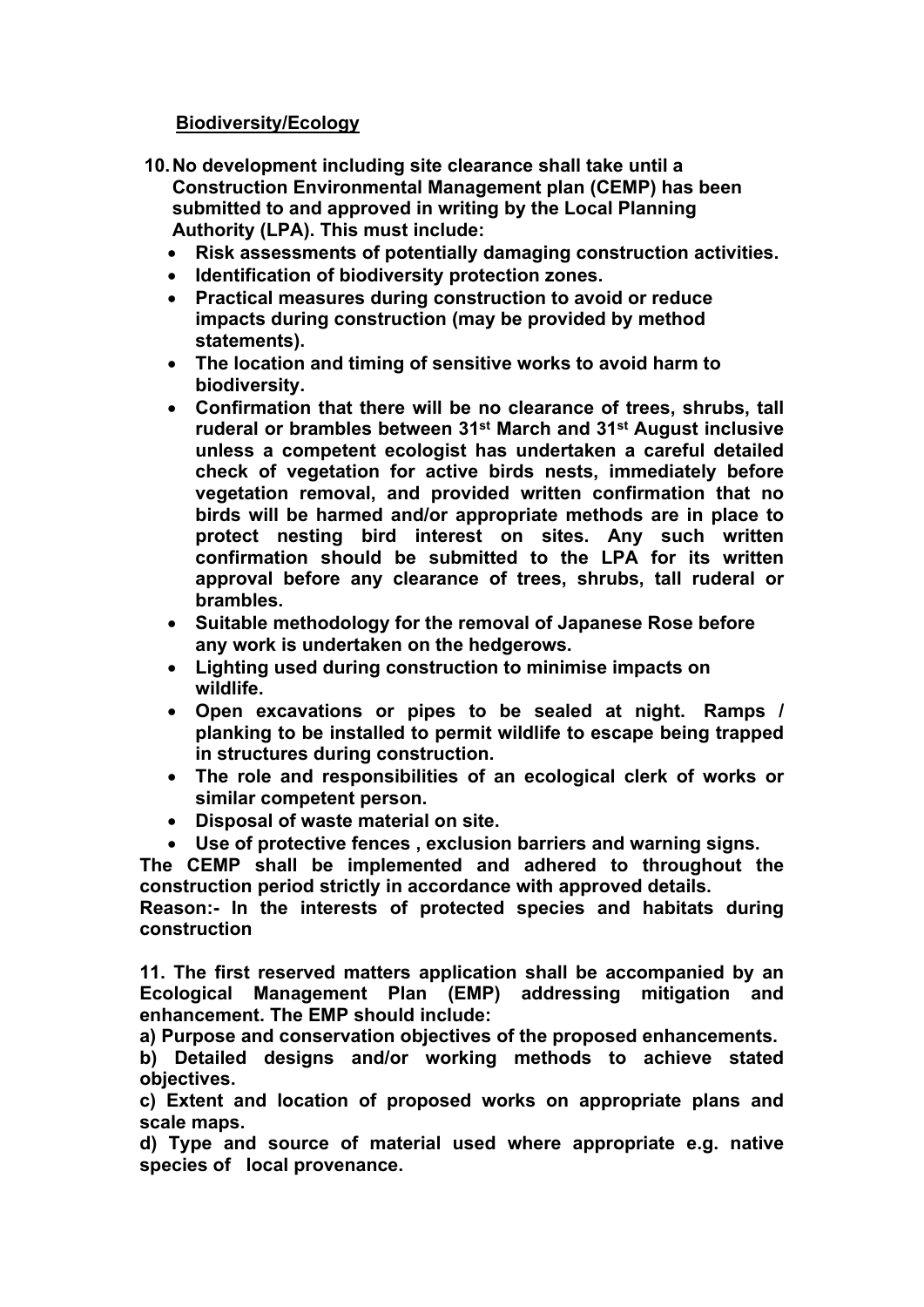**e) Creation and enhancements of semi natural habitats linked to Staffordshire and UK biodiversity Action Plan priorities prioritising the enhancement and creation of hedgerows and associated buffer strip (up to 2m from hedgerows).**

**f) Provision for linear wildlife corridors and stepping stone habitats linked into the surrounding landscape and Local Wildlife Site (LWS) promoting habitat connectivity.**

**g) Timetable for the implementation of works demonstrating that works are aligned with the proposed phases of the development. This should include a ten year plan detailing implementation, monitoring and remediation and habitat maintenance measures**

**h) Creation of bird nesting features for bats, house martin and house sparrow within new buildings.**

**i) Creation of grassland areas to include soil preparation, seeding or creation using green hay, initial and long term maintenance including cutting regimes and protection from disturbance.**

**j) A lighting design plan and technical specifications to minimise light spill into surrounding hedgerows and the adjacent countryside. Lighting must demonstrate acceptable impacts on foraging or commuting bats that may use adjacent hedgerows and allow birds species to exhibit undisturbed behaviour patterns.**

**k) Garden planting to benefit pollinating insects including climbing species to create green infrastructure**

**l) Persons responsible for implementing the proposed works.**

**The EMP shall be implemented in accordance with the approved details and all features shall be retained in that manor thereafter.**

**Reason: In order to secure a net gain in biodiversity.** 

### **Highways**

**12. No dwelling shall be occupied until such time that a vehicular access onto Uttoxeter Road (A522) including new footways and visibility splays have been fully constructed, in accordance with a scheme to be first approved in writing by the Local Planning Authority based on General Arrangement drawing No SK21779-02.**

**Reason: In the interests of highway safety in accordance with the NPPF.**

**13 Prior to the commencement of any construction including site clearance a Construction Environmental Management Plan (CEMP) shall be submitted to and approved in writing by the Local Planning Authority. The CEMP shall include details relating to construction access, hours of construction, routing of HGV's, delivery times and the location of the contractors compounds, cabins, material storage areas and contractors parking and a scheme for the management and suppression of dust and mud from construction activities including the provision of a vehicle wheel wash. The development and all site operations shall then be undertaken strictly in accordance with the approved CEMP for the duration of the construction programme.**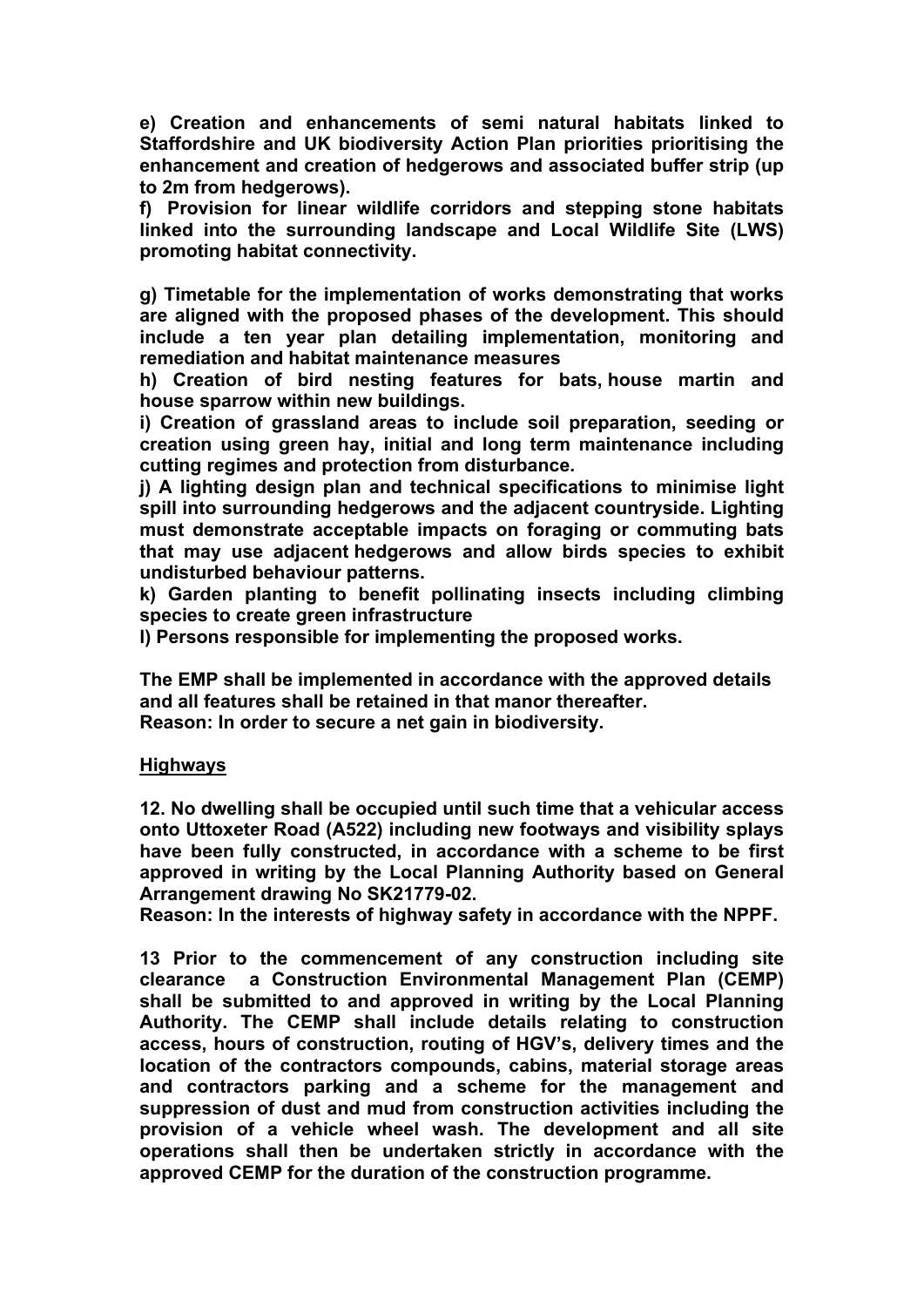**Reason: In order to minimise the impact of construction activity on the surrounding environment I accordance with the National Planning Policy Framework.**

**14 No dwelling shall be occupied until such time as the associated driveway has been surfaced in a bound material and sustainably drained in accordance with details to be first agreed in writing by the Local Planning Authority.**

**Reason: In the interests of highway safety in accordance with the NPPF.**

**15. No dwelling shall be occupied until such time that the existing footpath between the proposed site access and Hollincroft Court has been widened and surfaced in accordance with a scheme which shall first have been agreed in writing with the Local Planning Authority**

**Reason:- To ensure that a suitable and safe pedestrian access to the village centre is secured in the interests of the connectivity and sustainability of the site**

### **Drainage – LLFA**

**15 The development hereby permitted shall not be commenced until such time that a Sustainable Drainage scheme, the 'Scheme' has been submitted to and approved in writing by the Local Planning Authority. The 'Scheme' shall include for the following:-**

**a) Limiting the surface water run-off generated by the site to a maximum of 5l/s/Ha as suggested by Severn Trent so that it will not exceed the run-off from the undeveloped site and not increase the risk of flooding off-site.**

**b) Provision of an appropriate calculated volume of attenuation flood storage on the site to a 100 year + 30% standard.**

**c) Finished floor levels set no lower than 150mm above local ground level**

**d) Confirmation of the body responsible for maintaining the surface water system over the lifetime of the development according to an acceptable maintenance schedule which shall also be provided demonstrating that it is achievable and that it provides a suitable number of water quality treatment elements.**

**The 'Scheme' shall be fully implemented before first occupation of any dwelling hereby approved and shall subsequently be maintained in accordance with the timing / phasing arrangements embodied within the approved 'Scheme'.** 

### **Reason**

**To prevent flooding by ensuring the satisfactory storage of/disposal of surface water from the site.**

**To reduce the impact of flooding on the proposed development and future occupants.**

**16. The development hereby permitted shall not commence until drainage plans for the disposal of foul and surface water flows have**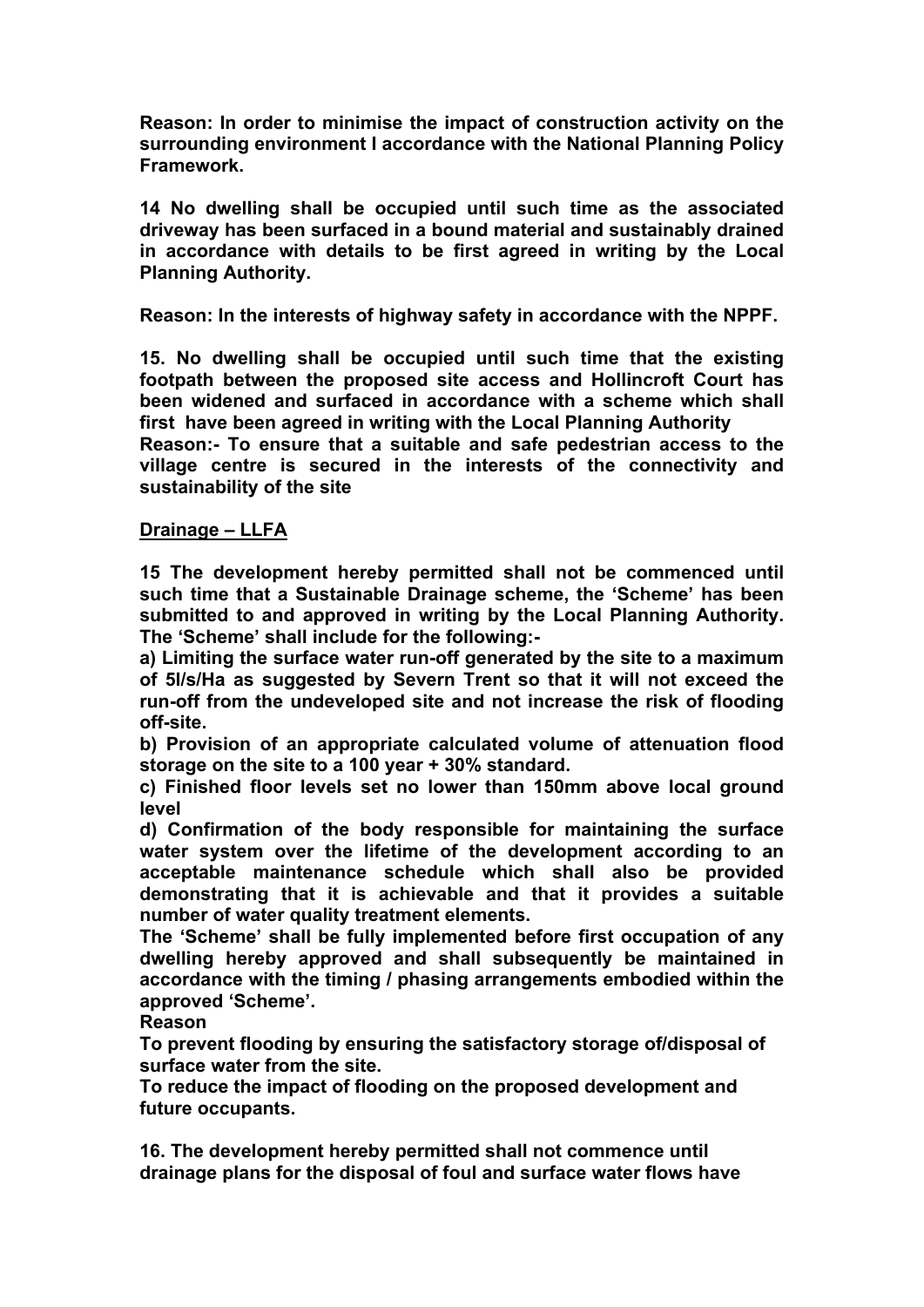**been submitted to and approved by the Local Planning Authority. The development shall subsequently be implemented in accordance with the approved details before the development is first brought into use. Reason:- This is to ensure that the development is provided with a satisfactory means of drainage as well as to prevent or to avoid exacerbating any flooding issues and to minimise the risk of pollution.**

#### **Construction/Demolition**

**17. No development (including site clearance) hereby permitted shall take place until a Demolition and Construction and Environmental Method Statement has been submitted to and approved in writing by the Local Planning Authority, which shall include the following details:-**

- **I. the hours of work, which shall not exceed the following: Construction and associated deliveries to the site shall not take place outside 08:00 to 18:00 hours Mondays to Fridays, and 08:00 to 13:00 hours on Saturdays, nor at any time on Sundays or Bank Holiday;**
- **II. the arrangements for prior notification to the occupiers of potentially affected properties;**
- **III. the responsible person (e.g. site manager / office) who could be contacted in the event of complaint;**
- **IV. a scheme to minimise dust emissions arising from construction activities on the site. The scheme shall include details of all dust suppression measures and the methods to monitor emissions of dust arising from the development. The approved dust suppression measures shall be maintained in a fully functional condition for the duration of the construction phase;**
- **V. a scheme for recycling/disposal of waste resulting from the construction works;**
- **VI. the parking of vehicles of site operatives and visitors;**
- **VII. the loading and unloading of plant and materials;**
- **VIII. the storage of plant and materials used in constructing the development;**
- **IX. the erection and maintenance of security hoarding including decorative displays and facilities for public viewing, where appropriate;**
- **X. details of measures to protect the public footpaths and amenity of users of the pubic footpaths crossing the site during the construction works.**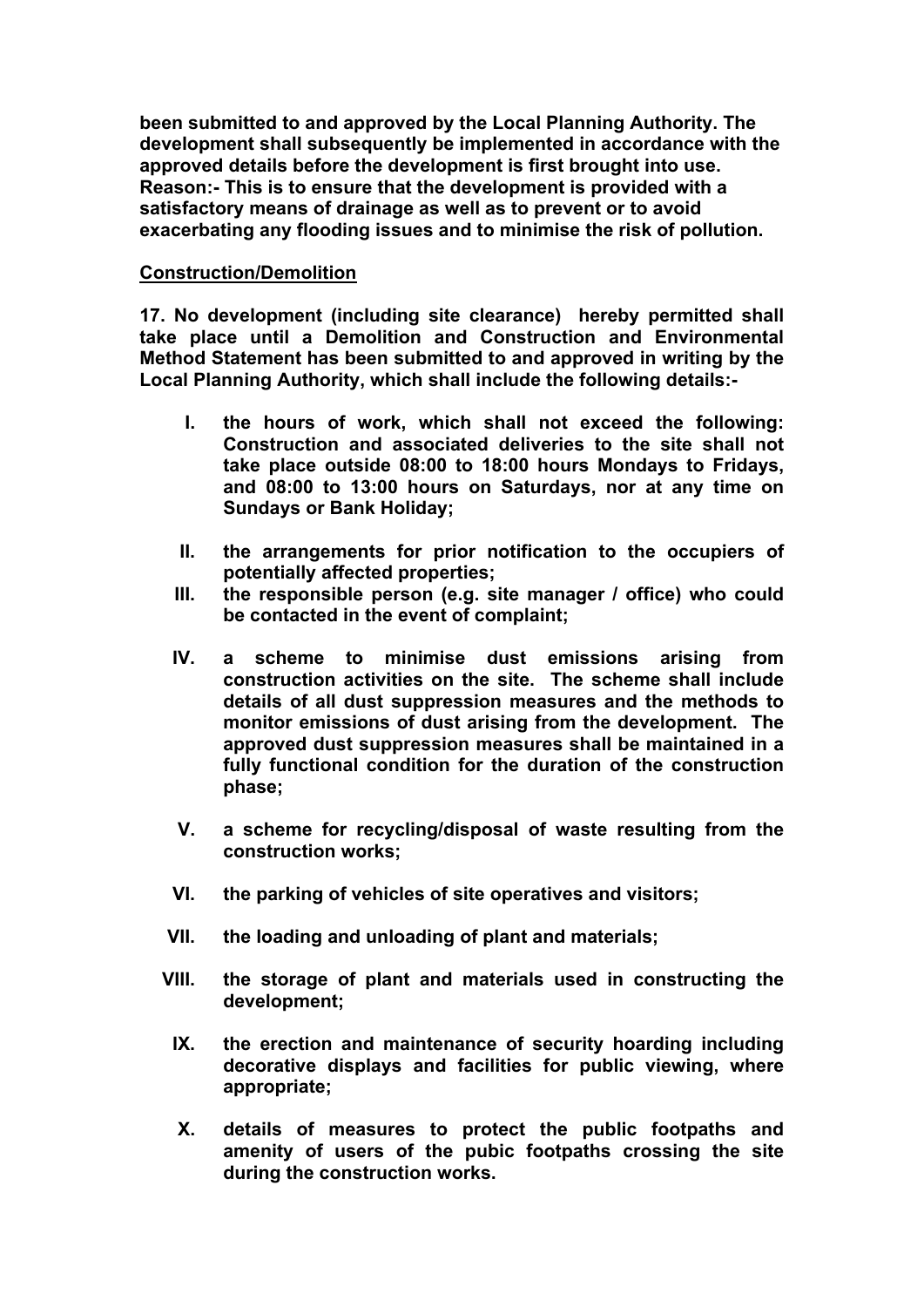**All works shall be carried out in accordance with the approved details. Any alteration to this Plan shall be approved in writing by the Local Planning Authority prior to commencement of the alteration.**

**Reason: To protect the amenities of the area***.*

#### **Contamination**

**18. No development shall take place until a detailed remediation scheme to bring the site to a condition suitable for the intended use by removing unacceptable risks to human health, property (existing or proposed including buildings, crops, livestock, pets, woodland, service lines and pipes; buildings), adjoining land and ground and surface waters has been submitted to and approved in writing by the Local Planning Authority. The scheme must include:**

- **a. A site investigation scheme, based on the information already provided to support a detailed assessment of risks to all receptors that may be affected, including those off site.**
- **b. The results of the site investigation and the detailed risk assessment referred to in (a) and, based on these, an options appraisal and A remediation strategy giving full details of remediation objectives and remediation criteria**
- **c. A validation plan providing details of the data that will be collected in order to demonstrate that the all works set out in (a) are complete and identifying any requirements for longer-term monitoring of pollutant linkages, maintenance and arrangements for contingency action.**
- **d. The scheme must ensure that the site will not qualify as contaminated land under Part 2A of the Environmental Protection Act 1990 in relation to the intended use of the land after remediation.**

**Reason :- To ensure that the proposed development meets the requirements of the National Planning Policy Framework in that all potential risks to human health, controlled waters and wider environment are known and where necessary dealt with via remediation and or management of those risks.**

#### **Validation**

**19. Prior to bringing the development into first use, a validation report demonstrating**

**completion of the works set out in the approved remediation strategy and the effectiveness of the remediation shall be submitted to and approved, in writing, by the local planning authority. The report shall include results of sampling and monitoring carried out in accordance with the approved validation plan to demonstrate that the site remediation criteria have been met. It shall also include any plan (a long-**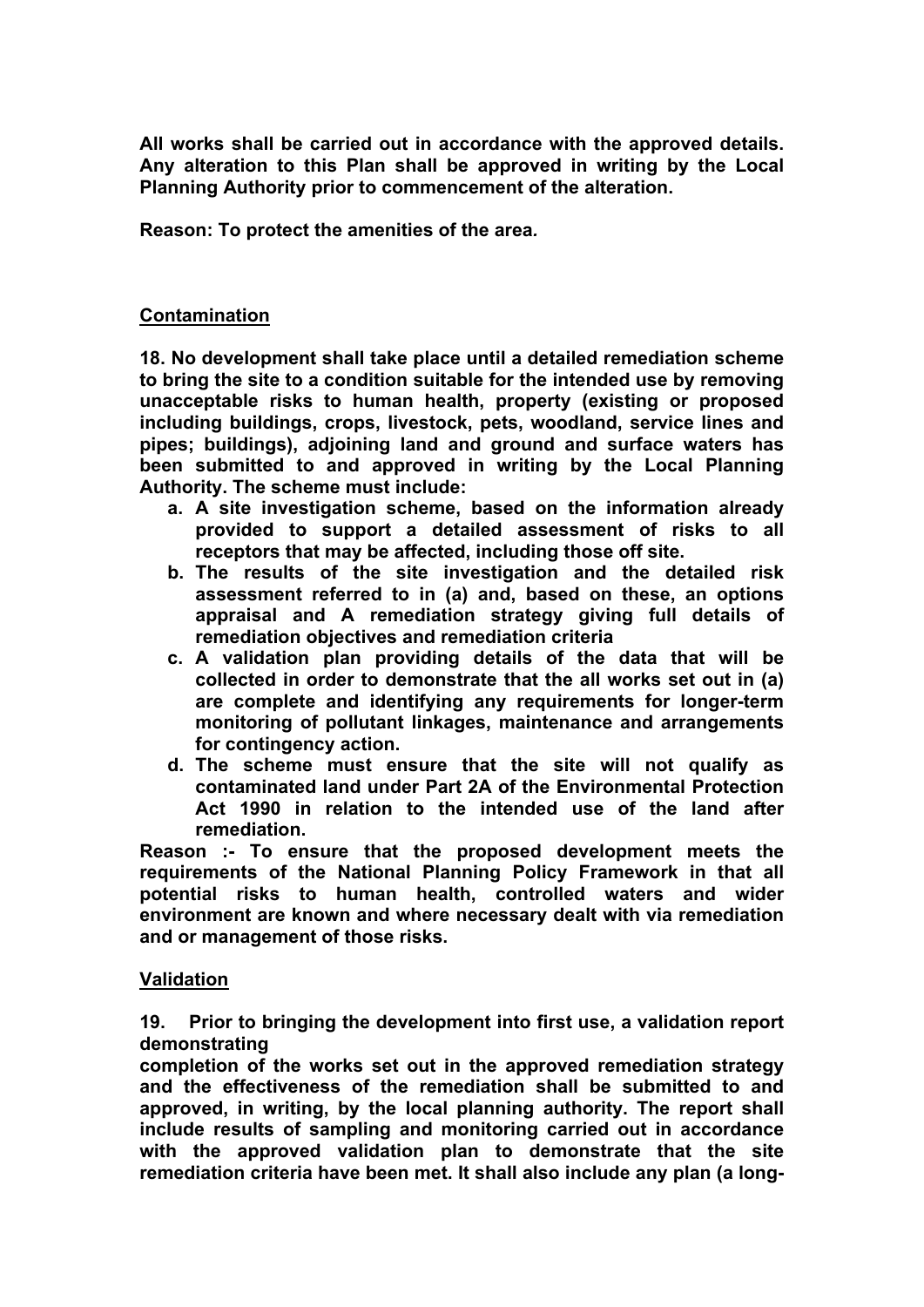**term monitoring and maintenance plan) for longer-term monitoring of pollutant linkages, maintenance and arrangements for contingency action, as identified in the validation plan, and for the reporting of this to the local planning authority**.

**Reason :- To ensure that the proposed development meets the requirements of the National Planning Policy Framework in that all potential risks to human health, controlled waters and wider environment are known and where necessary dealt with via remediation and or management of those risks.**

#### **Unexpected Contamination**

**20. In the event that contamination is found at any time when carrying out the approved**

**development that was not previously identified it must be reported in writing immediately to the Local Planning Authority. An investigation and risk assessment must be undertaken in accordance with the requirements of condition (X) , and where remediation is necessary a remediation scheme must be prepared in accordance with the requirements of condition (20), which is subject to the approval in writing of the Local Planning Authority. Following completion of measures identified in the approved remediation scheme and prior to bringing the development into first use, a verification report that demonstrates the effectiveness of the remediation carried out must be produced, and is subject to the approval in writing of the Local Planning Authority.**

**Reason :- To ensure that the proposed development meets the requirements of the National Planning Policy Framework in that all potential risks to human health, controlled waters and wider environment are known and where necessary dealt with via remediation and or management of those risks.**

### **Soil Importation**

**21.No soil shall be imported to the site until it has been tested for contamination and assessed for its suitability for the proposed development; a suitable methodology for testing this material should be first submitted to and approved in writing by the Local Planning Authority prior to the soils being imported onto site. The methodology should include the sampling frequency, testing schedules, criteria against which the analytical results will be assessed (as determined by the risk assessment) and source material information. The analysis shall then be carried out and validatory evidence submitted to and approved in writing to by the Local Planning Authority**.

**Reason :- To ensure that the proposed development meets the requirements of the National Planning Policy Framework in that all potential risks to human health, controlled waters and wider environment are known and where necessary dealt with via remediation**